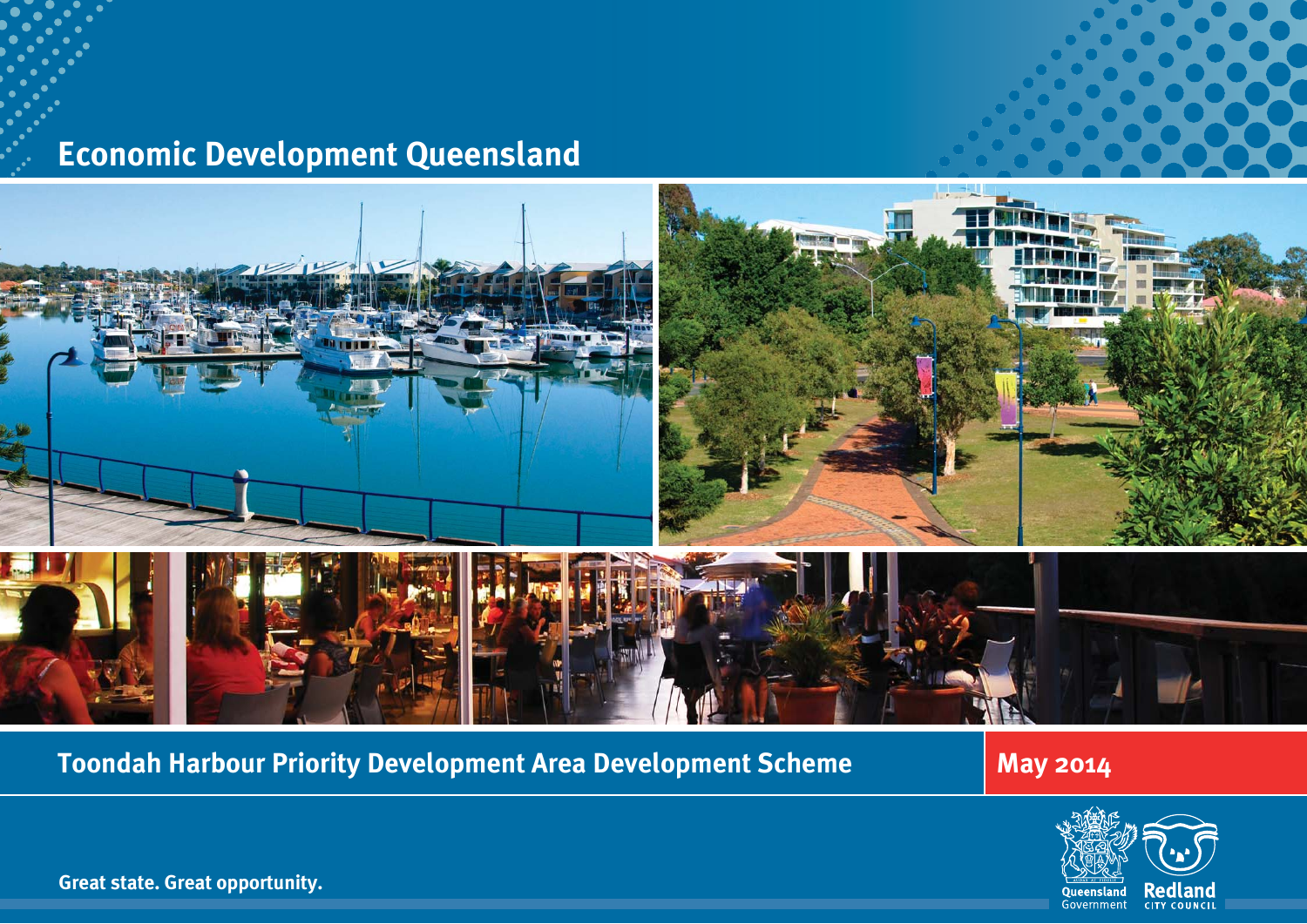# **Toondah Harbour Priority Development Area Development Scheme**

The Department of State Development, Infrastructure and Planning is responsible for driving the economic development of Queensland.

© State of Queensland, Department of State Development, Infrastructure and Planning, July 2013, 100 George Street, Brisbane Qld 4000 (Australia).

0  $(c)$ **Licence:** This work is **BY** licensed under the Creative Commons CC BY 3.0 Australia licence. To view a copy of this licence, visit www.creativecommons. org/licenses/by/3.0/au/deed.en. Enquiries about this licence or any copyright issues can be directed to the Senior Advisor, Governance on telephone (07) 3224 2085 or in writing to PO Box 15009, City East, Queensland 4002.

**Attribution:** The State of Queensland, Department of State Development, Infrastructure and Planning.

The Queensland Government supports and encourages the dissemination and exchange of information. However, copyright protects this publication. The State of Queensland has no objection to this material being reproduced, made available online or electronically but only if it is recognised as the owner of the copyright and this material remains unaltered.

The Queensland Government is committed to providing accessible services to Queenslanders of all cultural and linguistic backgrounds. If you have difficulty understanding this publication and need a translator, please call the Translating and Interpreting Service (TIS National) on telephone 131 450 and ask them to telephone the Queensland Department of State Development, Infrastructure and Planning on telephone (07) 3227 8548.

**Disclaimer:** While every care has been taken in preparing this publication, the State of Queensland accepts no responsibility for decisions or actions taken as a result of any data, information, statement or advice, expressed or implied, contained within. To the best of our knowledge, the content was correct at the time of publishing.

Any references to legislation are not an interpretation of the law. They are to be used as a guide only. The information in this publication is general and does not take into account individual circumstances or situations. Where appropriate, independent legal advice should be sought.

An electronic copy of this report is available on the Department of State Development, Infrastructure and Planning's website at www.dsdip.qld.gov.au To obtain a printed copy of this report, please contact us via the contact details provided at the end of this report.

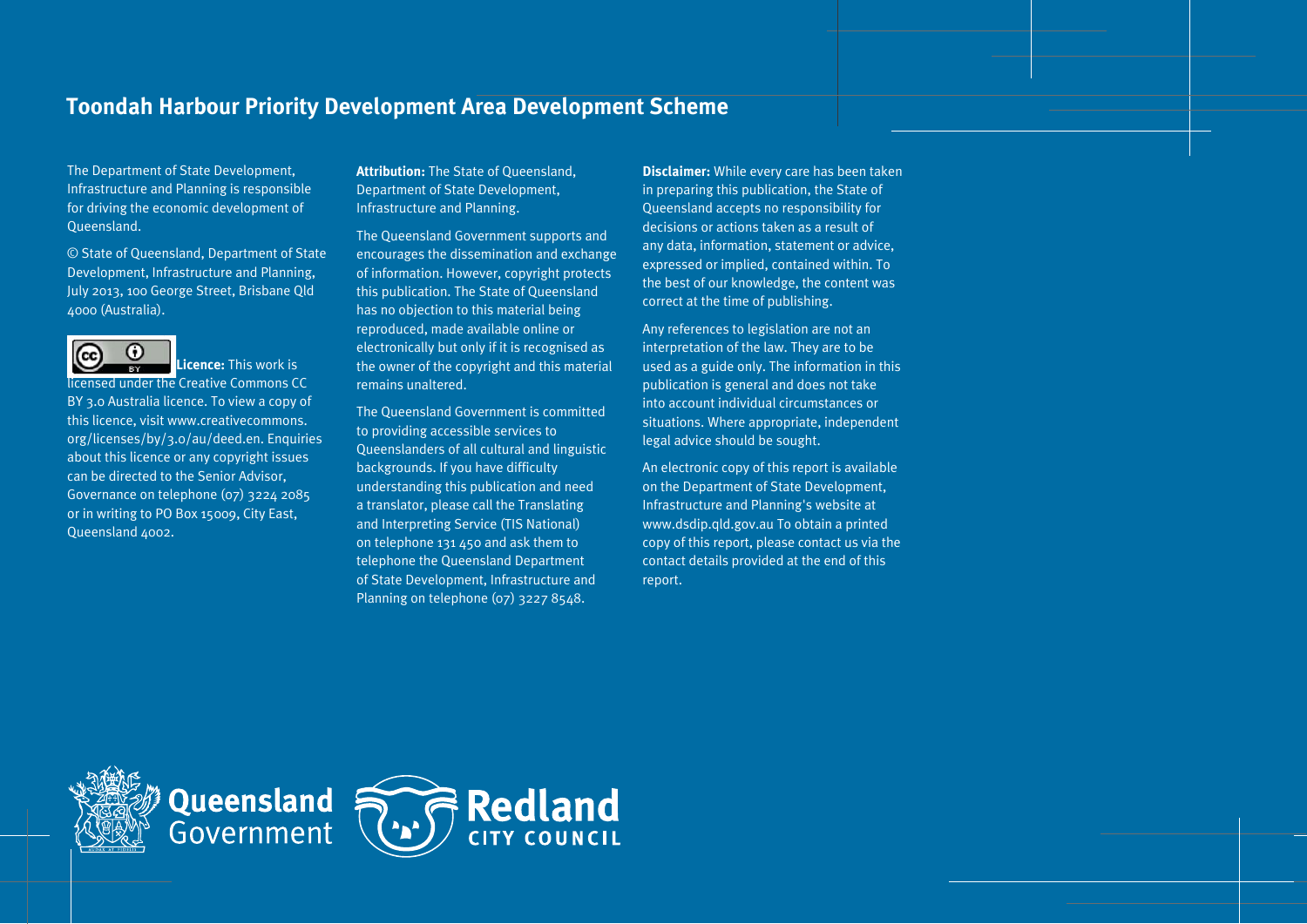# **Contents**

# **Toondah Harbour Priority Development Area Development Scheme**

| 1.1<br>1.2<br>Application of the development scheme1<br>1.3<br>1.4<br>1.5    |
|------------------------------------------------------------------------------|
| Strategic Context 2                                                          |
|                                                                              |
| Land Use Plan3                                                               |
| 3.2<br>3.5                                                                   |
| Infrastructure plan  17                                                      |
| Implementation strategy19                                                    |
| 5.2 Development staging strategy 20<br>Development in the Moreton Bay<br>5.3 |
|                                                                              |
| Schedule 1: Exempt development  24                                           |

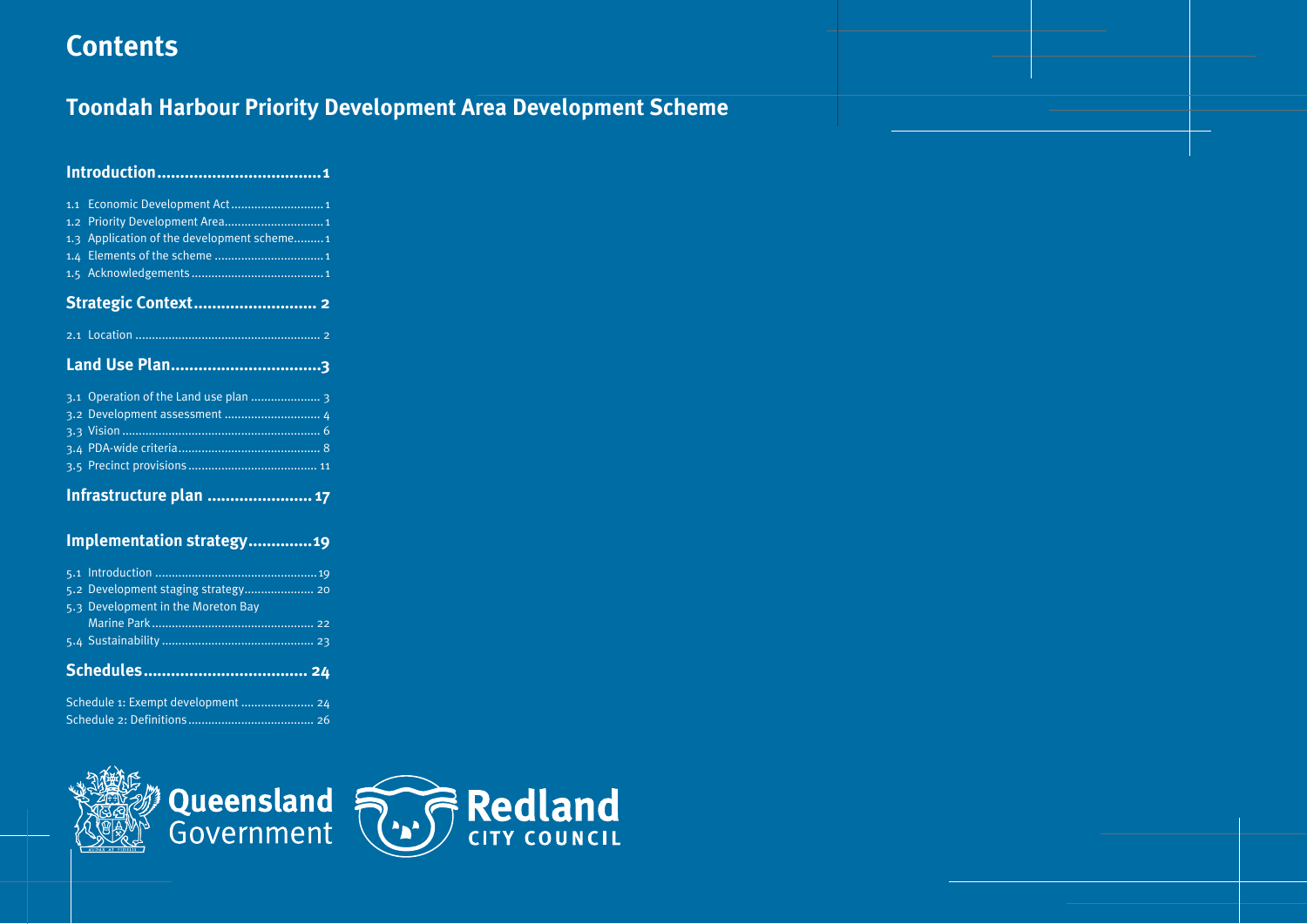#### **1.0Introduction**

# **1.1 Economic Development Act**

The *Economic Development Act 2012* (the Act) establishes the Minister for Economic Development Queensland (MEDQ) as a corporation sole to exercise the functions and delegations of the Act.

The main purpose of the Act is to facilitate economic development and development for community purposes in the State. The Act seeks to achieve this by establishing the MEDQ and providing for a streamlined planning and development framework for particular parts of the State declared as Priority Development Areas (PDAs).

# **1.2 Priority Development Area**

The Toondah Harbour Priority Development Area (PDA) was declared by regulation on 21 June 2013.

# **1.3 Application of the development scheme**

The Toondah Harbour PDA Development Scheme (the scheme) is applicable to all development on land and water within the boundaries of the PDA.

From the date of approval under a regulation, the scheme replaces the Toondah Harbour PDA Interim Land Use Plan which commenced upon declaration.

# **1.4 Elements of the scheme**

The scheme consists of:

- (i) a Land use plan
- (ii) an Infrastructure plan

(iii) an Implementation strategy.

The Land use plan regulates development in the PDA and includes a vision, a Structure plan (refer Map 2), Precinct plan (refer Map 3) and a Height plan (refer Map 4).

The Infrastructure plan details the infrastructure necessary to support the Land use plan for the PDA and identifies applicable infrastructure charges.

The Implementation strategy describes other strategies and mechanisms that will be used to complement the Land use plan and Infrastructure plan to achieve the outcomes for the PDA.

# **1.5 State interests**

Relevant matters of state interest have been considered in the preparation of this development scheme<sup>1</sup>.

1 For the purposes of addressing state interests in development assessment, the State Assessment and Referral Agency (SARA) online mapping provides guidance in identifying if a state interest is relevant to the assessment of a PDA development application (refer to: http://www.dsdip.qld.gov.au/aboutplanning/sara-mapping-online-system.html). Where the MEDQ delegates development assessment functions and nowers, applicants and the delegate should also refer to http://www.dsdip.qld.gov.au/ resources/guideline/pda/practice-note-14-stateinterests.pdf (note: the functions and powers of the MEDQ under the definition of state interest are not delegated).

# **1.6 Acknowledgements**

The scheme was prepared in partnership with Redland City Council. State agencies and other key stakeholders were also consulted during its preparation.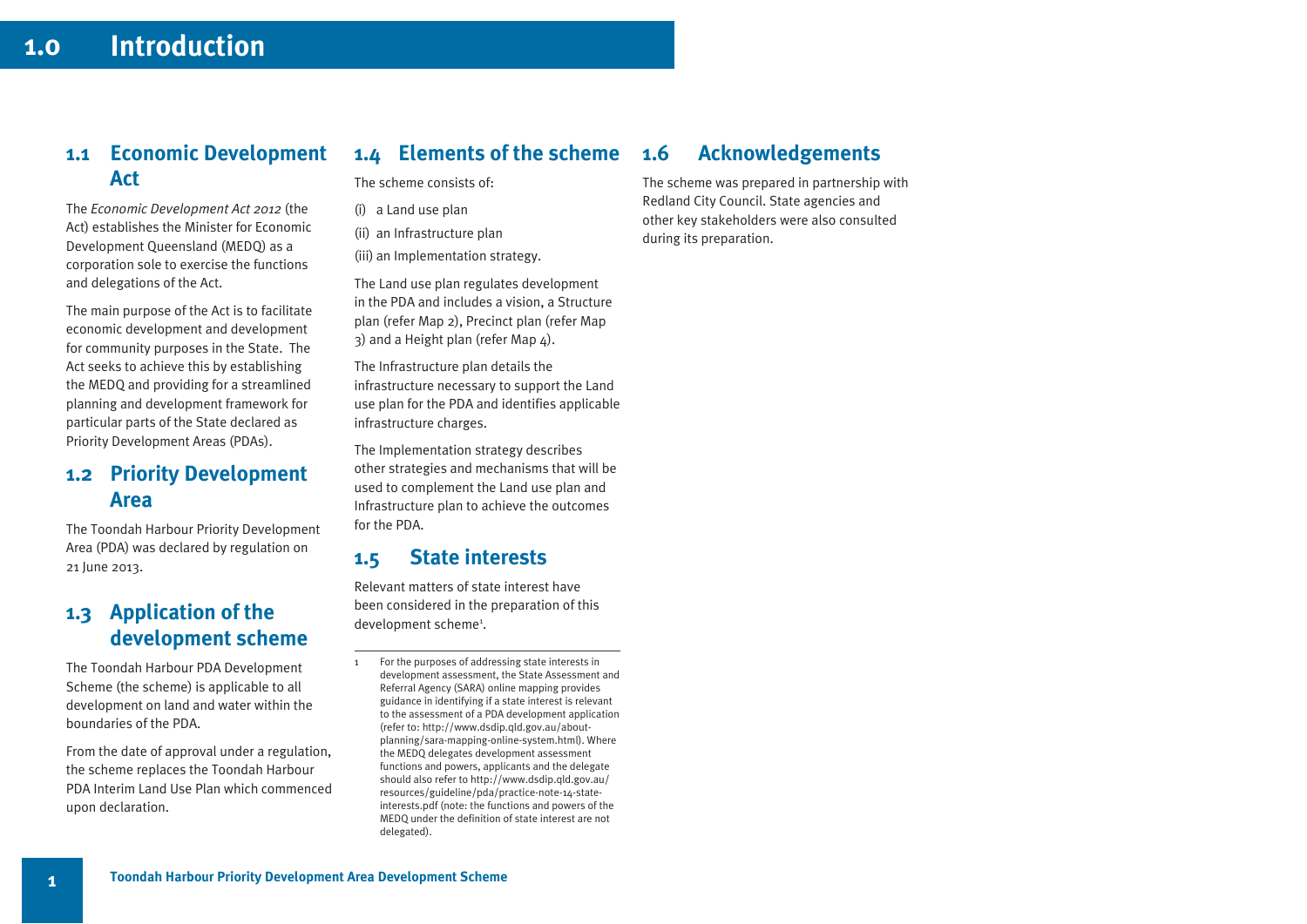# **2.1 Location**

The Toondah Harbour PDA is located on the southern shores of Moreton Bay in Cleveland within the Redland City Council Local Government Area.

The PDA has an area of approximately 67 hectares including 17.5 hectares over land and 49.5 hectares over water within the Moreton Bay Marine Park. The PDA is bounded by Shore Street East to the north and Wharf Street to the west and is a recognised boat landing location.

Toondah Harbour is the main point of departure and arrival for vehicular ferry and water taxi services between the mainland and North Stradbroke Island. The area incorporates marine activity, residential development and open space areas.

# **Map 1: Toondah Harbour Priority Development Area boundary**

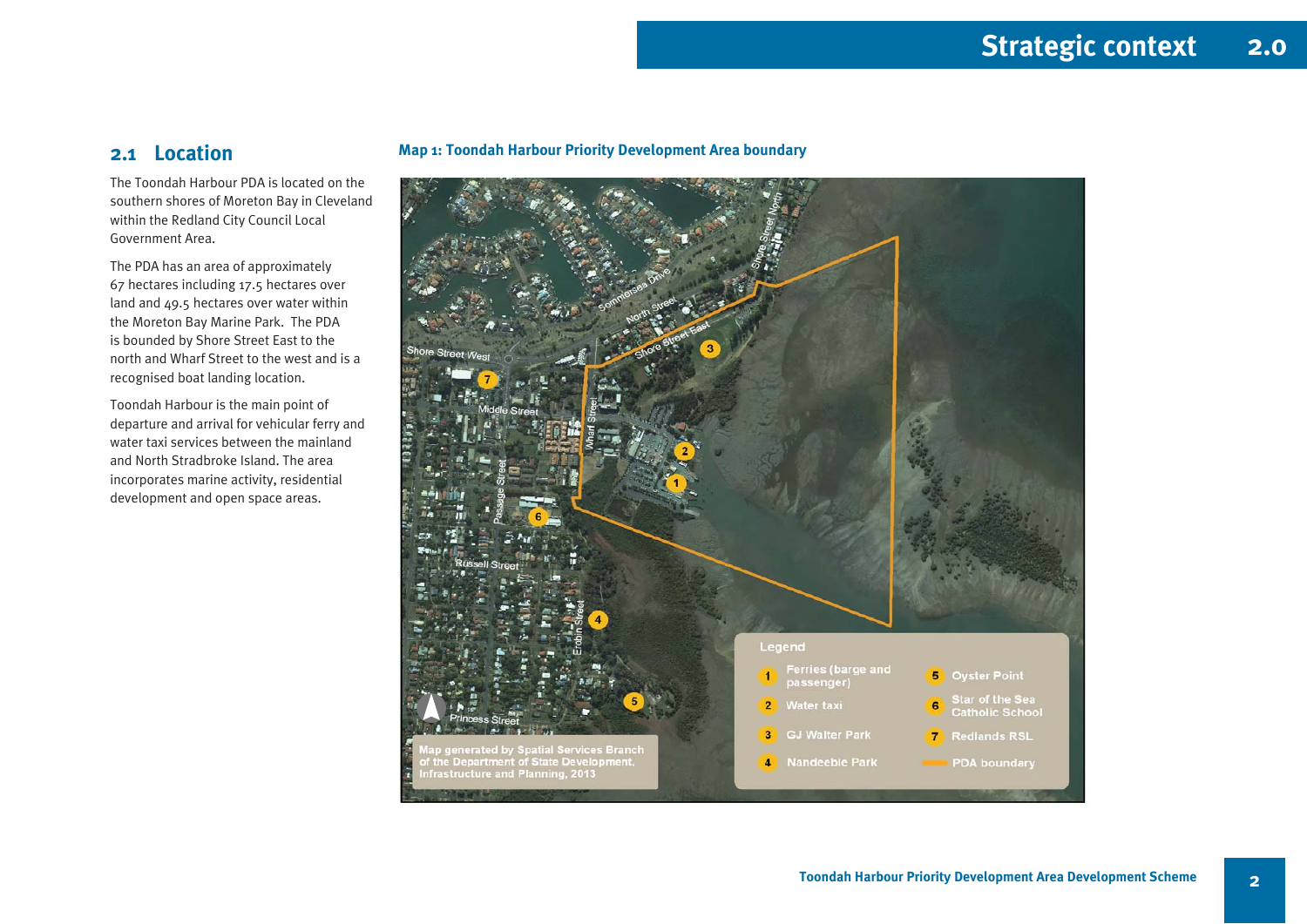# **3.1 Operation of the Land use plan**

# **3.1.1 Purpose of the Land use plan**

The Land use plan establishes the PDA vision and the development requirements that regulate development to achieve the vision. Refer to Figure 1.

# **3.1.2 PDA vision**

The PDA vision in Section 3.3 incorporates:

- (i) a vision statement (section 3.3.1), and
- (ii) structural elements (section 3.3.2).

The location of the structural elements are shown on Map 2 - Structure plan.

# **3.1.3 PDA development requirements**

The PDA development requirements support and provide further information on the delivery of the PDA vision and incorporate:

- (i) PDA-wide criteria (section 3.4), and
- (ii) Precinct provisions (sections 3.5).

The PDA-wide criteria apply to all PDA assessable development in the PDA but do not apply to exempt development.

The Precinct provisions for each precinct apply to:

- (i) land in that precinct (precinct intents and preferred land uses)
- (ii) all development in that precinct (Table 1: Levels of assessment).

The Department of State Development Infrastructure and Planning (DSDIP) guidelines provide guidance on how to achieve the PDA-wide criteria and Precinct provisions<sup>2</sup>.

# **3.1.3 Levels of assessment**

Table 1: Levels of assessment prescribes for each precinct:

- (i) PDA exempt development (column 1)
- (ii) PDA self-assessable development (column 2)
- (iii) PDA assessable development which is permissible (column 3A)
- (iv) PDA assessable development which is prohibited (column 3B).

# **3.1.4 Schedules**

Schedule 1 identifies development that is exempt from assessment for the whole of the PDA.

Schedule 2 provides the use and administrative definitions required to interpret and apply the scheme.

2 Refer to DSDIP guidelines available at www.dsdip. qld.gov.au/resources/priority-development-areasguidelines-and-practice-notes.html. Guidelines should be read in conjunction with the Land use plan, Infrastructure plan and Implementation strategy and any other document or guideline called up by the scheme.

# **Figure 1: Purpose of the Land use plan and relationship of development scheme components**

**Vision (including Structural elements and Structure plan)** PDA-wide criteria**»** Urban design **»** Sustainability **È** Street and movement network **È** Natural environment **»** Open space **È** Community safety and development constraintsPrecinct provisions **E** Precinct plan (Map 3) **È**Height plan (Map  $4$ ) **È** Precinct provisions **»** Levels of assessment table (Table 1)

**»** Service infrastructure

# Schedules

- **È** PDA-wide exempt development
- **»** Definitions

EDQ guidelines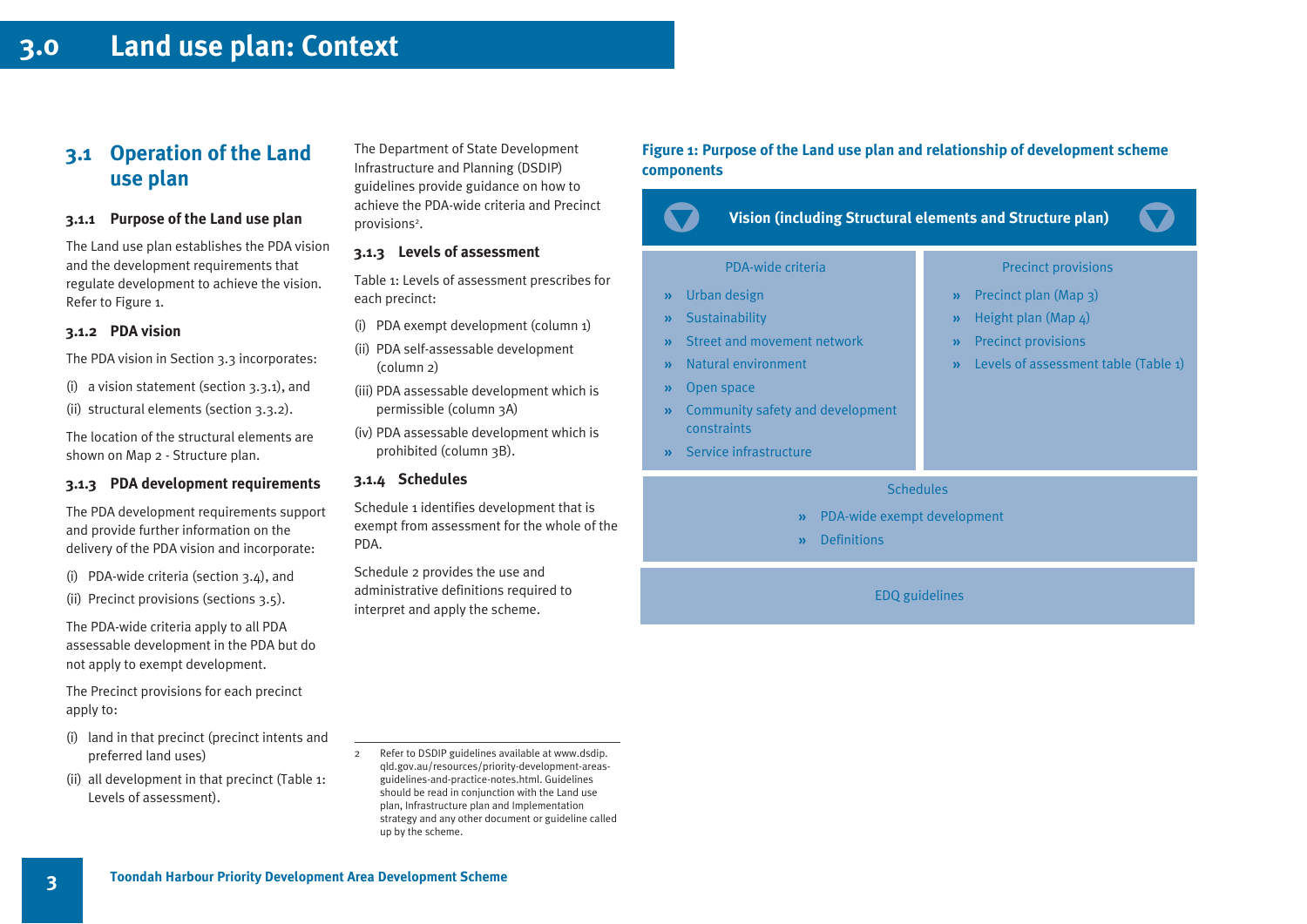# **Land use plan: Context 3.0**

# **3.2 Development assessment**

# **3.2.1 Interpretation**

Section 33 of the Act defines development.

Schedule 2 provides the use and administrative definitions required to interpret and apply the scheme.

# **3.2.2 Development application**

To the extent the Land use plan, Infrastructure plan, Implementation strategy and the DSDIP guidelines are relevant, they are to be taken into account in the preparation of a PDA development application and the assessment of the application by the MEDQ3 .

The Infrastructure plan and Implementation strategy may include further information which should be taken into account in the preparation, design and feasibility of development proposals.

# **3.2.3 Development approval**

A PDA development approval will be required for development identified as Permissible development. A PDA development application must be lodged with the MEDQ for assessment and decision.

Identification of development as Permissible development does not mean that a PDA development approval (with or without

conditions) will be granted. Development must be consistent with the scheme to receive approval.

Approval of a development permit is required before PDA assessable development which is permissible is undertaken.

# **3.2.4 Development consistent with the scheme**

Permissible development is consistent with the scheme if:

- (i) the development complies with all relevant PDA-wide criteria and the Precinct provisions, or
- (ii) the development does not comply with one or more of the aspects of the PDAwide criteria or Precinct provisions but:
	- a. the development does not conflict with the PDA vision, and
	- b. there are sufficient grounds to justify the approval of the development despite the non compliance with the PDA-wide criteria or the Precinct provisions.

In this section 'grounds' means matters of public interest which include the matters specified as the main purposes of the Act as well as:

(i) superior design outcomes

(ii) overwhelming community need.

'Grounds' does not include the personal circumstances of an applicant, owner or interested third party.

# **3.2.5 Development inconsistent with the scheme**

Under the Act, development that is inconsistent with the scheme cannot be granted approval.

Prohibited development is inconsistent with the scheme.

# **3.2.6 Demonstrating development is consistent with the scheme**

Permissible development must demonstrate how it is consistent with the PDA vision, PDA-wide criteria and Precinct provisions and should demonstrate that development will not compromise or unreasonably prejudice the opportunities for the development of the remaining area in the precinct. Suggested ways applicants may demonstrate this is through a preliminary approval<sup>4</sup> or Plan of Development (PoD).

*Preliminary approval*

There is no requirement to obtain a preliminary approval. However, applicants may choose to use preliminary approvals to stage development or to gain approval for a development concept before undertaking detailed planning.

In this regard Preliminary approvals may demonstrate how development achieves the

requirements of the scheme within the broad spatial framework of the Structure plan and Precinct provisions and the individual development proposals and associated Plans of Development (PoDs).

A preliminary approval may include the following:

- (i) all or a relevant part of the precinct determined in consultation with the MEDQ
- (ii) identify the location of connections to network infrastructure, including transport, within the precinct
- (iii) identify land uses and development density
- (iv) resolve if required, any development constraints that may determine the extent of developable area or appropriate uses
- (v) resolve the boundaries of centres, public open space and any identified sites for community infrastructure such as parks and schools, and

(vi) demonstrate that the development proposal:

- **È** does not prejudice the ability for surrounding land to be developed in an orderly and efficient manner consistent with the PDA vision, PDAwide criteria and Precinct provisions
- **»** is consistent with existing and approved development in the preliminary approval area or adjoining areas

**4**

<sup>3</sup> Development assessment powers have been delegated by the MEDQ to Redland City Council.

<sup>4</sup> A preliminary approval is a PDA development approval that approves development subject to conditions, but does not authorise PDA assessable development to take place. A development permit is required in order to carry out PDA assessable development.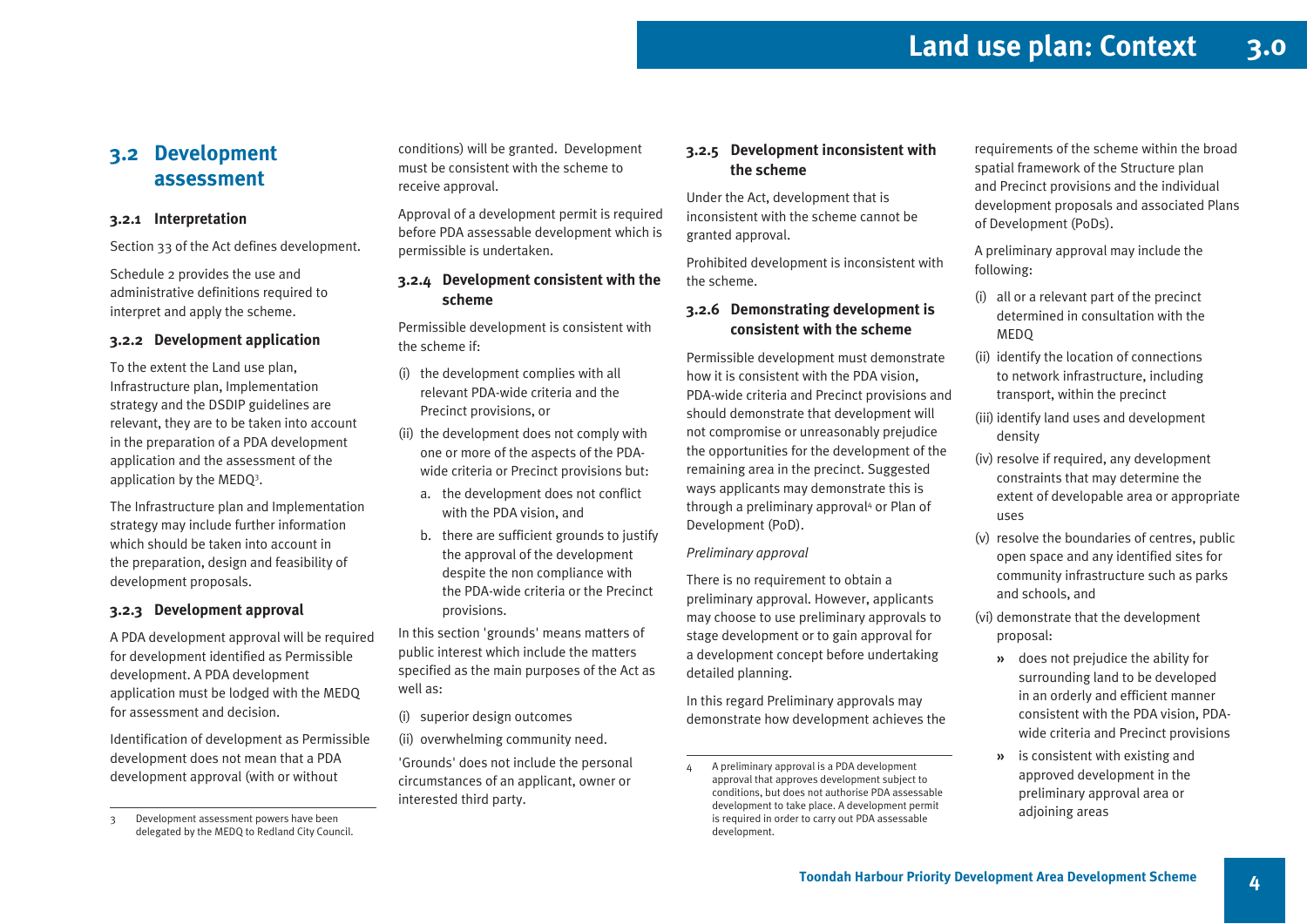- **È** addresses additional requirements for development in the precinct
- **È** addresses other matters specified in a guideline issued by DSDIP.

Applicants should discuss the use of a preliminary approval with the MEDQ in pre-application meetings. The MEDQ may request the applicant to change a preliminary approval.

# *Plan of Development*

A Plan of Development (PoD) may accompany an application for a material change of use or reconfiguring a lot and may deal with any proposed use as well as operational work.

A PoD is prepared by an applicant and may include maps, graphics and text that collectively demonstrate how proposed uses, works and lots will contribute towards the achievement of the vision. It should also be consistent with the relevant PDA development requirements and Precinct provisions.

A PoD should indicate the location and function of temporary and permanent uses and structures and how these uses and structures will relate to each other.

The PoD cannot include land beyond the boundary of the land the subject of the application, but may cover only part of the land the subject of the application. An applicant may also be required to demonstrate impacts and connections to areas adjoining the subject land in a separate plan to the PoD.

Under Schedule 1, development approved in accordance with a PoD is exempt development and requires no further development approval under the scheme5.

# **3.2.7 Infrastructure agreements**

An infrastructure agreement may be required to address the provisions and requirements of the Infrastructure plan and Implementation strategy.

## **3.2.8 Notification requirements**

A PDA development application will require public notification if the application:

- **È** includes a proposal for development which does not comply with Map 2, 3 and 4, their intent or the Precinct provisions, or
- **È** is for development which in the opinion of the MEDQ, may have adverse impacts on the amenity or development potential of adjoining land under separate ownership.

The MEDQ may require public notification in other circumstances if the development application is for a use or of a size or nature which, in the opinion of the MEDQ, warrants public notification.

# **3.2.9 Relationship with local government planning scheme**

5 For further advice on preparing a PoD refer to the applicable EDQ practice note available at www. dsdip.qld.gov.au/resources/priority-developmentareas-guidelines-and-practice-notes.html.

# **and other legislation**

The development scheme may apply a provision of a planning instrument or a plan, policy or code made under the *Sustainable Planning Act 2009* (SPA) or another Act. However, the scheme prevails to the extent of any inconsistency with those instruments.

#### *Other legislation*

In addition to assessment against the scheme, development may require assessment against other legislation including for example the *Marine Parks Act 2004*, the *Plumbing and Drainage Act 2002* and the *Sustainable Planning Act 2009*.

## **3.2.10 Interim use**

An interim use is a land use that, because of its nature, scale, form or intensity, is not an appropriate long term use of the land.

Interim land uses may occur if appropriately developed and operated and where located in areas which will not compromise the precinct provision in the longer term.

The MEDQ may approve an interim use if it can be demonstrated that an interim use will not preclude or delay an appropriate long term use or intensity of development.

Information to support an application for an interim use may include:

- **È** a schedule of land supply and projected take-up rates, or
- **È** plans showing how the development could transition from the proposed

interim use to an appropriate longer term use.

The MEDQ may impose a condition of approval that limits the duration of an interim use.

Interim uses will only be approved if it can be demonstrated that the use will not prejudice the achievement of the vision for the PDA.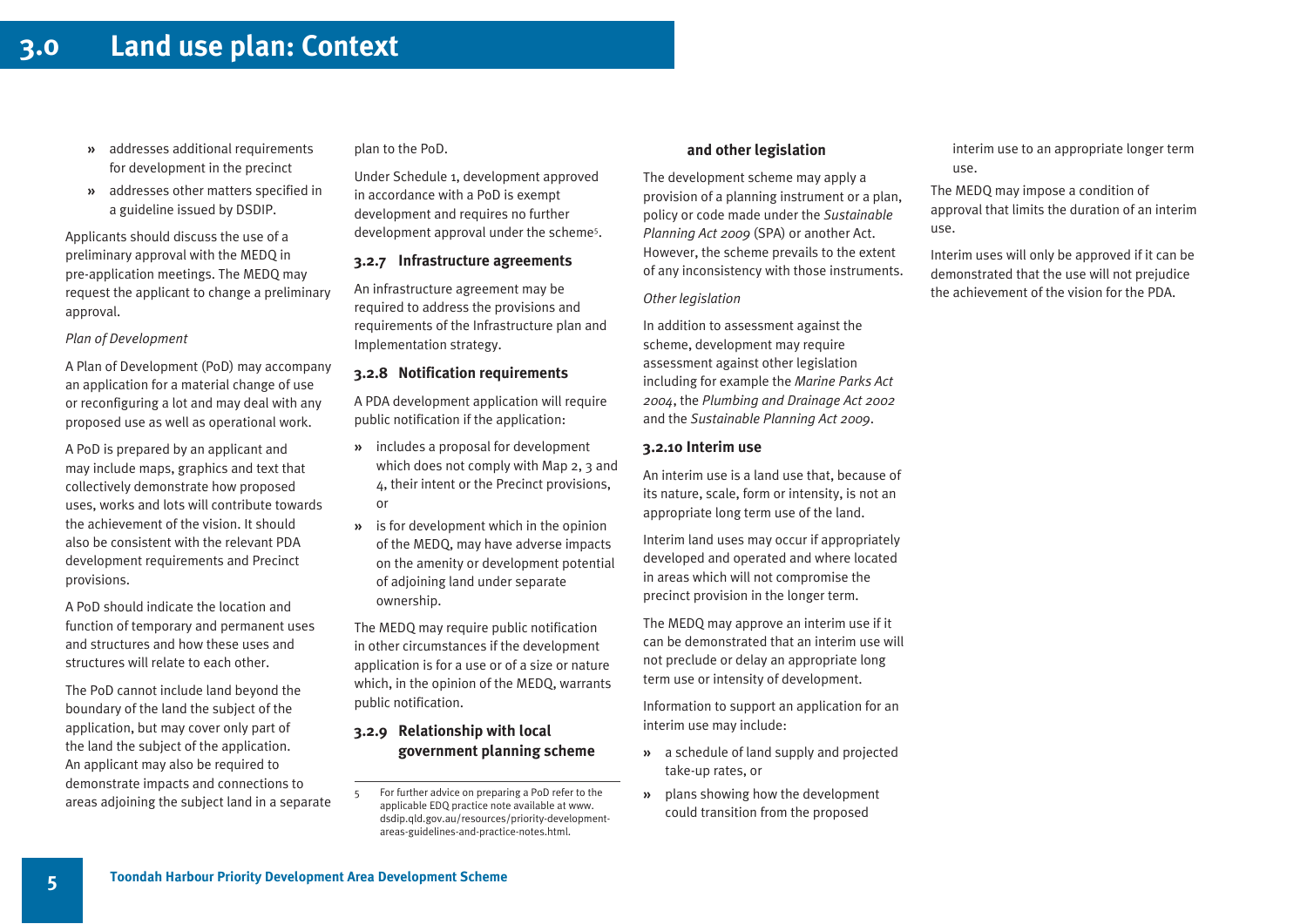# **3.3 Vision**

The Toondah Harbour PDA vision describes the overall outcomes to be achieved in the PDA and is articulated through the vision statement and the structural elements.

Further information on how development will contribute to achieving the PDA vision, is articulated in Map 2 - Structure plan, the PDA-wide criteria, Precinct provisions, Infrastructure plan and Implementation strategy.

# **3.3.1 Vision statement**

Toondah Harbour is a key waterfront destination within Cleveland, Redland City and South East Queensland. Development establishes a strong community identity which benefits from the indigenous heritage and amenity of Moreton Bay and a mixture of residential, retail, tourism, commercial and community uses.

As the principal point of departure and arrival for ferry services between the mainland and North Stradbroke Island, Toondah Harbour is "the gateway to Straddie". Water based transport and boating facilities are provided including separate terminals for passenger and vehicle ferries, a marina, boat industries and marine services. The harbour is also utilised for the launch of recreational boats from trailers.

Development will revitalise the ferry terminal and improve the transport function by better integrating ferry and bus services and managing car parking. Development

establishes Toondah Harbour as a high quality urban environment that capitalises on the high amenity of Moreton Bay and provides opportunities for a range of activities including outdoor dining, tourism facilities, residential, commercial development, marina and a public beach.

Development complements the Cleveland CBD and its revitalisation and provides appropriate infrastructure that meets market expectations for safety, comfort, convenience, information and service delivery. The functioning of existing parks is protected and there is no net loss of public open space within the Toondah Harbour PDA, including GJ Walter Park.

New areas of public open space enhance opportunities to enjoy the waterfront and Moreton Bay and support aboriginal stewardship and reconciliation.

Pedestrians, cyclists and vehicles are afforded safe and efficient movement options which connect with public transport, the waterfront and community focal points. Adequate parking is provided to meet the scale of development and anticipated future growth.

Development respects and values marine and land based ecology and seeks to protect matters of ecological significance.

# **3.3.2 Structural elements**

The structural elements are physical outcomes to be delivered by development in the PDA and are shown on Map 2 - Structure plan. The provision of the structural elements will assist in achieving the PDA vision as described in the vision statement.

Development within the PDA should support the delivery of the following elements as indicated in Map 2:

- **È** establishing an accessible and connected place, with efficient traffic circulation, waterfront promenades, pedestrian and cycle paths and a bus terminal supported by new road connections and intersections
- **»** supporting the creation of a mixed use plaza as part of the mixed use node
- **È** creating a mixed use node incorporating medium density residential development, commercial offices, cultural facilities, tourist accommodation including a boutique hotel, restaurants, cafes and shops
- $\lambda$  improving access to the waterfront and public open space through pedestrian waterfront links and a new waterfront promenade connecting the harbour to GJ Walter Park which is safe, contributes to the open space netowrk, protects coastal resources and establishes connections north and south of the PDA
- **È** providing for passenger ferry operations

in proximity to a mixed use plaza

- **È** providing for vehicle ferry services to operate where vehicle and vessel traffic conflicts can be minimised
- **»** allowing for the use of the recreational boat ramp on the southern side of the vehicle ferry services in proximity to parking facilities
- **È** redesigning GJ Walter Park to enhance waterfront enjoyment and development opportunities within the PDA
- **È** establishing a vegetated corridor for wildlife habitat and provide for koalas and their safe movement
- **È** protecting sites of heritage significance
- **È** providing appropriate infrastructure and parking facilities in accessible locations that have regard to coastal resources and meet market expectations for safety, comfort, convenience, information and service delivery
- **È** promoting further opportunities for development and efficient dredge spoil disposal through land reclamation and creation of dredge ponds
- **È** provision of a marina with accompanying marine services, boating industry and car parking.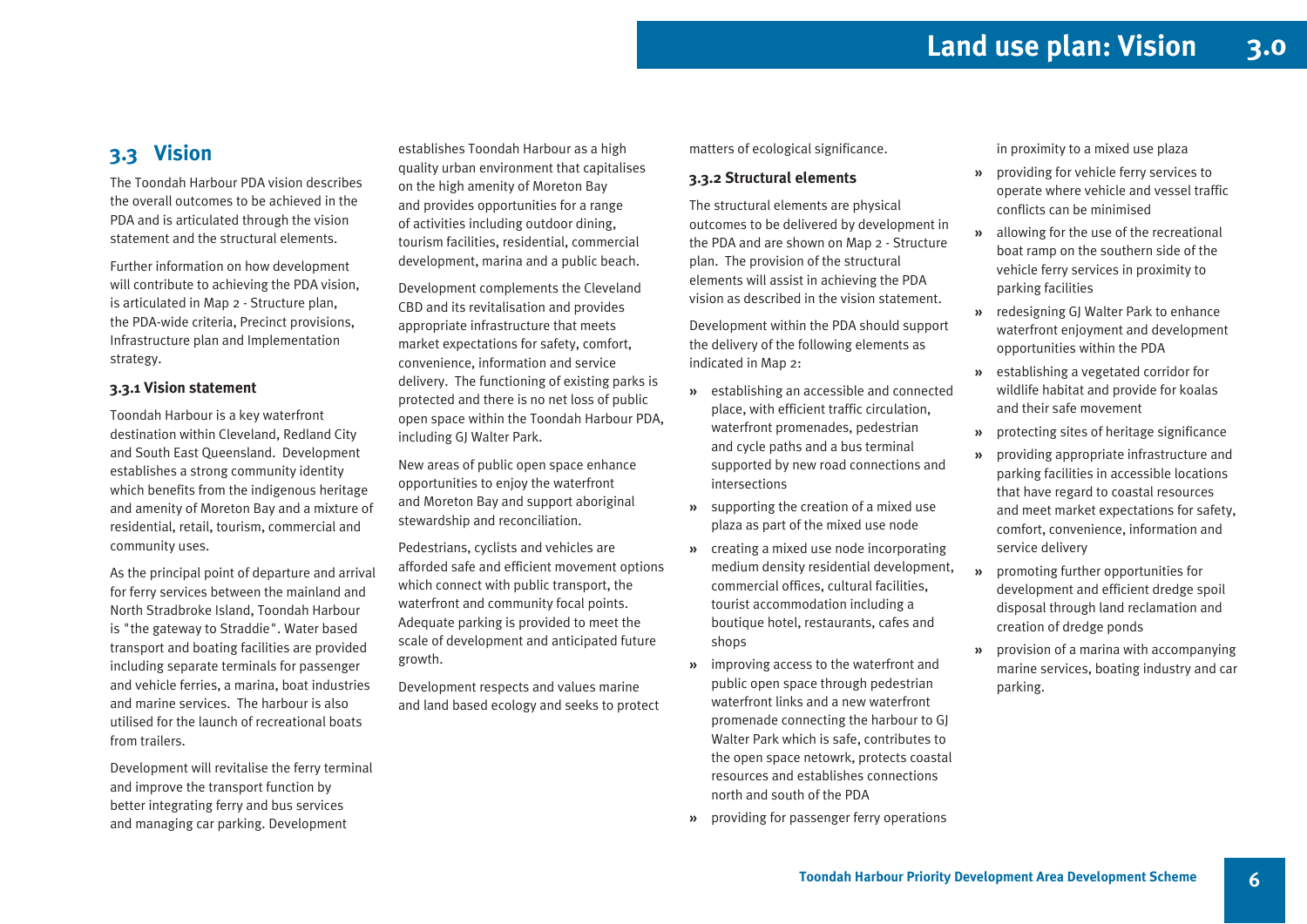# **3.0 Land use plan: Vision**

**Map 2 - Structure plan**





**Map is intended for illustration purposes only and unless stated is not to scale**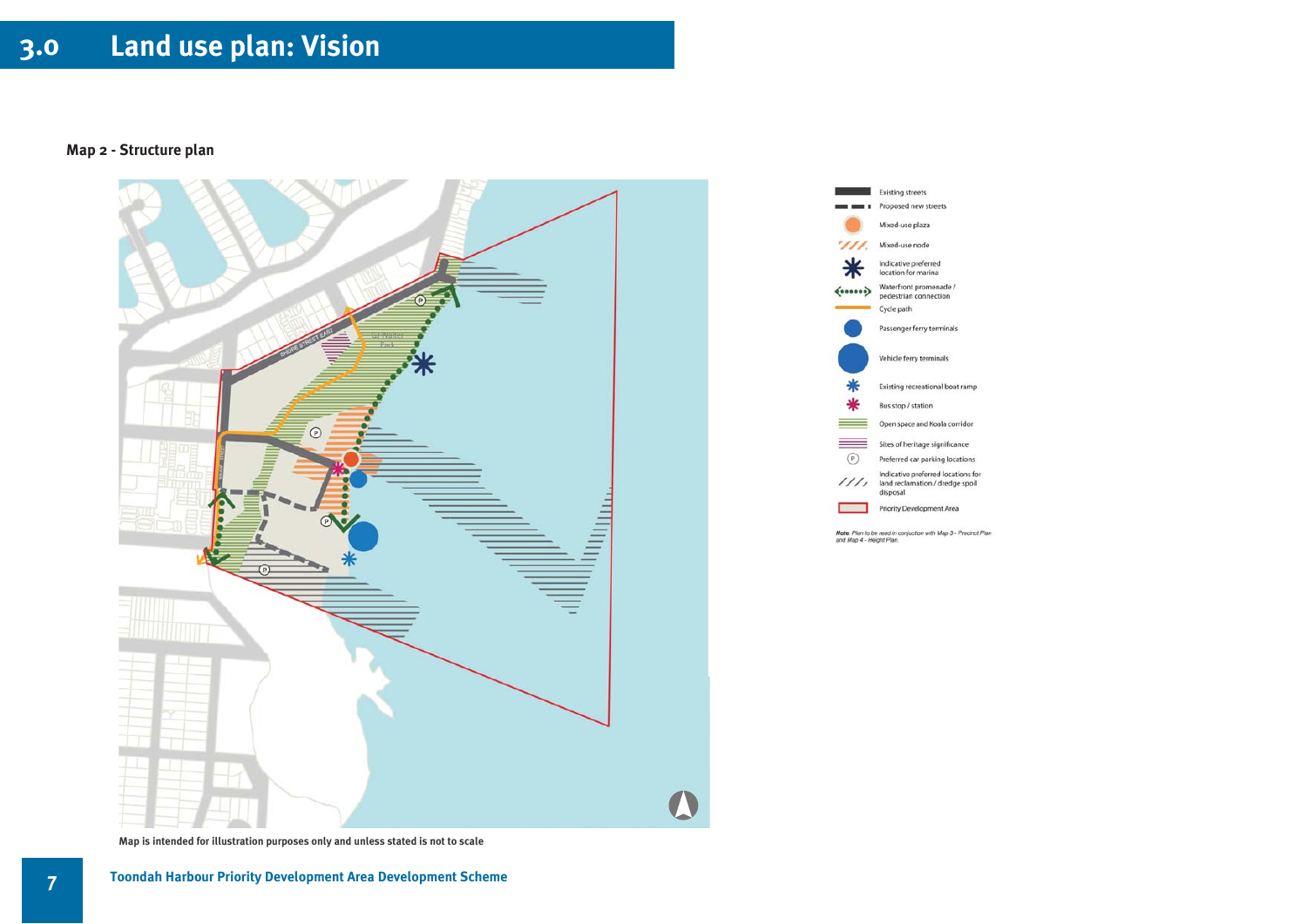# **3.4 PDA-wide criteria**

The following criteria apply to all PDA assessable development in the Toondah Harbour PDA. To the extent that the criteria are relevant, they are to be taken into account in the preparation of PDA development applications and the assessment of those applications.

The PDA-wide criteria support the delivery of the vision in section 3.3 and Map 2 - Structure plan.

The PDA-wide criteria should be read in conjunction with the relevant Precinct provisions.

The Infrastructure plan and Implementation strategy may include further information, which should be taken into account in the design and feasibility of development proposals.

For more detail on how to comply with PDA-wide criteria, refer to the relevant aspects of the State Planning Policy<sup>6</sup> and supporting documentation as well as the EDQ guidelines.

6 Applicants should have regard to the State Planning Policy (SPP) December 2013, associated guidance and supporting material including mapping.

# **3.4.1 Urban design**

The form, type and arrangement of buildings, streets and public spaces support development and urban design outcomes which:

- **È** create a community which is compact and walkable, with development generally within a 5 minute walk (400m radius) of a community focal point. A community focal point may include a park, public transport stop, active retail use, community facility or similar
- **»** deliver building heights which are generally in accordance with the indicative building heights identified in Map 4 and are compatible with surrounding development
- **È** create an active place characterised by a high quality public realm and safe pedestrian areas which encourage community interaction and support healthy lifestyles
- **È** provide built form which supports a mix of land uses that support activity during the day and at night
- **È** appropriately interfraces with existing residential development within and adjoining the PDA boundary and mitigates impacts from density or height by providing:
	- **È** visual buffers and setbacks or graduation in height
	- **È** appropriate access arrangements, and
- **È** complementary uses
- $\lambda$  ensure all buildings address the street, reinforce streetscapes and integrate with the public realm, with service areas and carparking located to the rear of buildings, in particular promoting building design which reinforces Middle Street as the main entrance and gateway into the PDA
- **»** enhance the relationship with the waterfront
- $\lambda$  contribute to an articulated streetscape along key pedestrian and street connections
- $\lambda$  conserve local site characteristics, settings, places of heritage significance, landmarks, breezes and views
- **È** uses built form and natural features to provide specific identity, which complements existing local character and cultural heritage
- **È** maximise north facing orientation of buildings and views to parks and Moreton Bay
- $\lambda$  provide a safe environment through the application of Crime Prevention Through Environmental Design (CPTED) principles such as passive surveillance of public spaces and activated street frontages
- $\lambda$  ensure adequate visual and noise amenity
- **È** provide for advertising devices which are in accordance with standards set out in the planning scheme7
- **È** ensure sites have sufficient dimensions to accommodate buildings, landscaping, parking, access and circulation areas
- **È** provide opportunities for Aboriginal stewardship and reconciliation.

# **3.4.2 Sustainability**

Development supports sustainable outcomes which:

- **»** ensure landscaping and building design are of a high standard, providing adequate safety, privacy, comfort and responsiveness to the sub tropical climate and coastal hazards
- **»** ensure development has regard to environmental and landscape values
- **»** ensure ecosystems and natural physical processes are maintained and incorporated as features in the overall urban form
- **»** minimise potable water usage where possible and enhance the visual amenity of the locality and streetscape
- **È** utilise energy efficient, climatically responsive design including appropriate solar orientation, shading, cross ventilation, natural lighting and passive cooling techniques<sup>8</sup>.

Refer to Redland City Council planning provisions.

<sup>8</sup> Development may employ the use of a ratings tool to demonstrate compliance with sustainability criteria.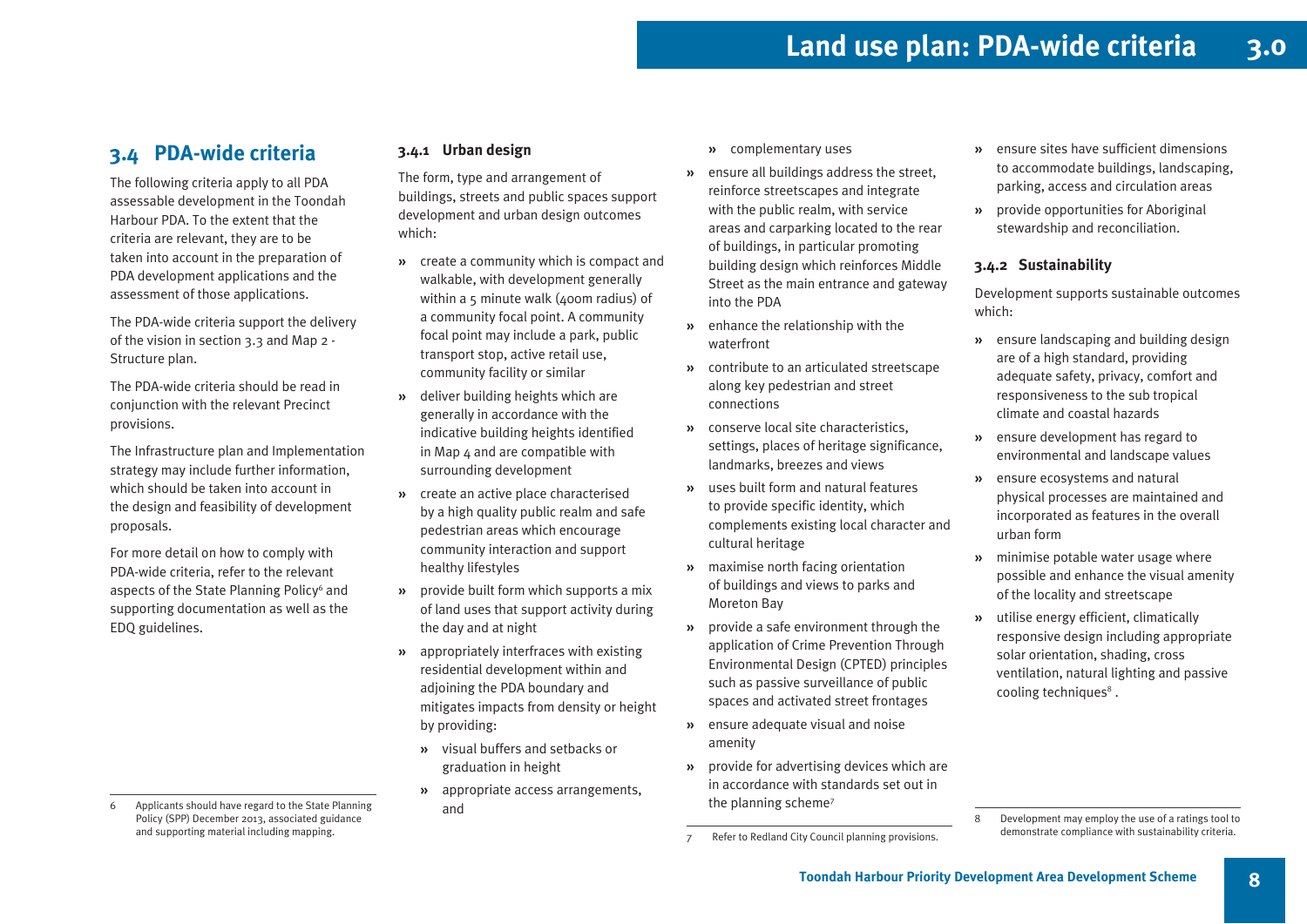## **3.4.3 Street and movement network**

Development delivers a well designed street and movement network which:

- **È** creates an attractive and appealing place for residents, workers and visitors, with a street pattern which facilitates safe and efficient movement of private vehicles, buses, cyclists and pedestrians and is permeable, legible and connected to surrounding areas
- **È** ensures development does not unreasonably constrain future provision of public transport infrastructure and does not adversely impact on the function or operation of existing or future public transport corridors and ensures potential public transport routes are constructed to a standard appropriate to accommodate these services, including footpaths and pavements
- **È** promotes physical and visual connectivity through the site with connections which align with the mixed use node, public transport services and access to ferry services
- **È** has regard to location and design of passenger and vehicle ferry parking requirements, including overnight and worker spaces and car queuing requirements which seek to minimise conflicts between different users of the site by locating car queuing areas away from residential and mixed use activity
- $\lambda$  provides efficient and safe street and road networks for all users and

appropriately separates pedestrian, vehicle, trailer and bus traffic

- **È** connects to and takes into consideration impacts to existing networks while ensuring acceptable levels of amenity and minimising negative impacts of through traffic
- **È** provides a safe and pleasant movement network for pedestrians, cyclists and vehicles that has a clear structure and maximises walking, cycling and public transport effectiveness
- **È** supports improvements to pedestrian and cycle connections within the site which link to the broader network and support movement to key district and local destinations such as shops, schools, parks and community facilities which may be external to the PDA
- **È** provides a safe and pleasant environment through lighting, pavement treatment and materials, clear sight lines and landscaping and retains existing mature trees, where possible, in streets
- **È** establishes a waterfront promenade which contributes to the public realm, has an appropriate interface with adjoining development and enhances the public's access and enjoyment of the waterfront and Moreton Bay
- **È** delivers specific road connections detailed in the Precinct provisions
- **È** provides parking spaces generally in accordance with the Redlands Planning Scheme and makes adequate provision

for on site car and trailer parking

- **È** locates off site parking generally in accordance with Map 2 - Structure plan
- **È** ensures car parking areas are appropriately designed, not visually dominant and do not detract from the building's relationship with the street whether at-grade or in a multi deck configuration. On key pedestrian and movement linkages and within the mixed use node, car parks are suitably sleeved by active frontages or located away from the public realm
- **È** upgrades existing footpaths along Middle Street, Wharf Street and Shore Street to be a high quality shared path suitable for both pedestrian and cyclist movement
- **»** delivers a north-south cycle path along Wharf Street and improves the connectivity of the existing shared pedestrian cycle path along the western boundary of the PDA to create linkages to the south and into Middle Street
- **È** improves pedestrian facilities and connections to bus stops on Emmett Drive
- **È** provides for a pedestrian and cycle link into the existing Eddie Santagiuliana Way shared path, connecting to the Oyster Point park and ferry terminals
- **È** supports provision of on-road cycle services where appropriate and has regard to intersection treatment

#### requirements9

- $\lambda$ provides end of trip facilities<sup>10</sup> for pedestrians and cyclists, including secure undercover bicycle storage facilities, showers and lockers are to be provided as part of development.
- **È** provides appropriate levels of access to the marina and associated facilities.

#### **3.4.4 Natural environment**

The design, siting and layout of development has regard to the environment and:

- $\lambda$  seeks to first avoid, then minimise and mitigate impacts arising from development within the PDA to sensitive ecological values or Matters of State Environmental Significance within and adjoining the PDA<sup>11</sup>, including koala habitat, intertidal mudflats, mangroves, seagrass beds and fisheries
- $\lambda$  seeks to achieve a net gain in koala and marine habitat through the use of compensatory offsets
- $\lambda$  establishes vegetated corridors through the PDA which support wildlife habitat, safe fauna movement and open space connections between community focal points
- **È** incorporates landscaping with endemic
- 9 Refer to Austroads: *Cycling Aspects of Austroads Guides (March 2011)* where active transport enters the on-road environment.
- 10 Refer to the Queensland Development Code 4.1 *Sustainable Buildings*.
- 11 Refer to the DSDIP State Planning Policy Interactive Mapping System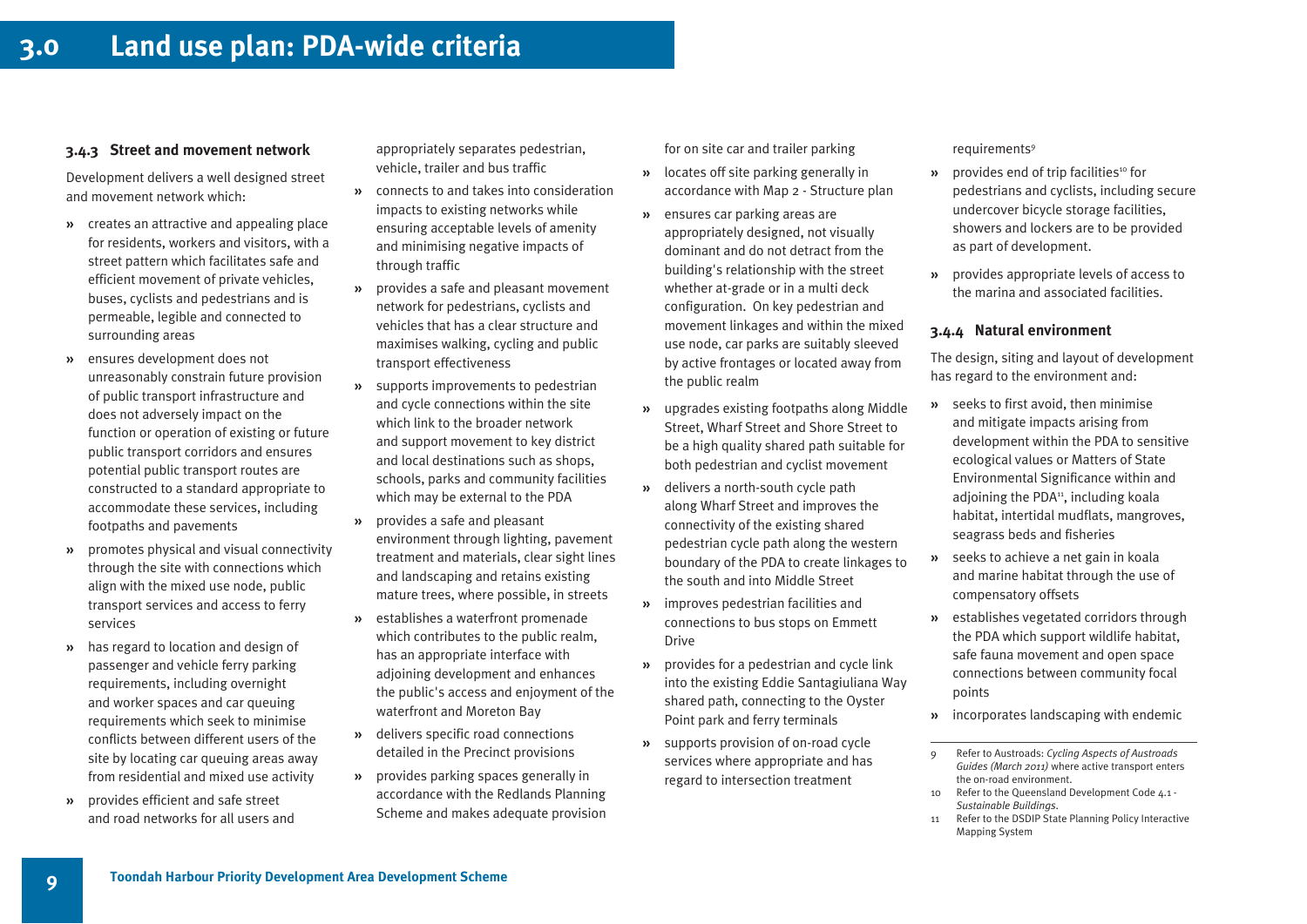species with a preference towards retaining existing vegetation where possible

- $\lambda$  utilises planting strategies which are site responsive and reflect the subtropical nature of South East Queensland
- **È** maintains and improves water quality and the functioning and characteristics of the existing hydrological network (including surface and groundwater interactions) and addresses overland flow paths $12$
- **È** minimises adverse impacts on receiving waters and appropriately manages stormwater including use of total water cycle management and water sensitive urban design principles.

# **3.4.5 Open space**

Development delivers parks and civic spaces which:

- **È** protects the functioning of existing parks and ensures no net loss of public open space
- **È** protects the recreational function of GJ Walter Park as an area of open space
- **È** provide for multiple purposes and uses including recreational, sporting, ecological and stormwater management functions
- $\lambda$  contribute to the achievement of an integrated, high quality open space

network that caters for a variety of recreation functions and experiences to meet the needs of residents and visitors

- $\lambda$  provide opportunities to connect to open space areas within and adjoining the PDA and delivers parks identified in Map 2 - Structure plan
- **È** provide opportunities for the community to engage with the heritage and coastal habitats of Moreton Bay through new and improved areas of waterfront public open space
- **»** are accessible for all users
- **È** ensures the waterfront promenade is designed to contribute to the open space and provide opportunities for the public to access and enjoy the waterfront
- **È** incorporate existing natural features to the greatest extent possible having regard to the achievement of natural environment criteria in Section 3.4.4
- **»** are landscaped to assist in creating neighbourhood identity and wayfinding and link park areas in the PDA through vegetated corridors planted with native flora
- **È** are designed and embellished to suit their anticipated use
- **È** incorporate appropriate erosion and sediment control techniques
- **È** may act as buffers between residential

development and incompatible uses

**È** promote innovative and efficient use of energy and water in open spaces.

# **3.4.6 Community safety and development constraints**

Development employs a risk management approach and will:

- **»** be sited, designed and constructed to avoid, minimise or withstand the incidence of a development constraint
- **È** mitigate impacts from erosion prone areas
- **È**mitigate impacts from contaminated land
- $\lambda$  minimise soil erosion and siltation during construction
- **È** ensure that people and property are safe from potential hazards including acid sulfate soils, coastal hazards, flooding, bushfire and landslide<sup>13</sup> through assessment of risk and avoiding or mitigating adverse impacts
- $\lambda$  have regard to the projected impacts of a variable climate
- **È** manage and minimise noise from transport corridors<sup>14</sup>
- **È**have regard to maritime uses within the
- 13 A minimum RL level across the PDA may be set to ensure the risk of storm surge and flooding is minimised.
- 14 Refer to the Department of Transport and Main Roads Traffic Noise Management: Code of Practice with respect to external road traffic noise levels and the Queensland Development Code and Section MP4.4 *Buildings in a Transport Noise Corridor*.

PDA and will mitigate impacts from noise, dust, light or odour through design and siting of development, avoiding the use of noise barriers

- **È** minimise adverse impacts on amenity during construction
- **»** ensure stormwater runoff at the PDA boundary does not exceed that which presently exists, and there is no net worsening of flood conditions at the PDA boundary.

# **3.4.7 Service infrastructure**

Development will protect existing or planned trunk infrastructure and ensure infrastructure and services are:

- **È** provided in a timely, orderly, integrated and coordinated manner to support urban uses and works
- **»** available or capable of being made available (including key infrastructure such as roads, public and active transport, water supply, sewerage, drainage, park network, community facilities, energy and telecommunications)
- **»** designed to allow for future developments in information technology
- **»** located and designed to maximise efficiency and ease of maintenance.

<sup>12</sup> Refer to Department of Environment and Heritage Protection's Environmental Protection (Water) Policy 2009.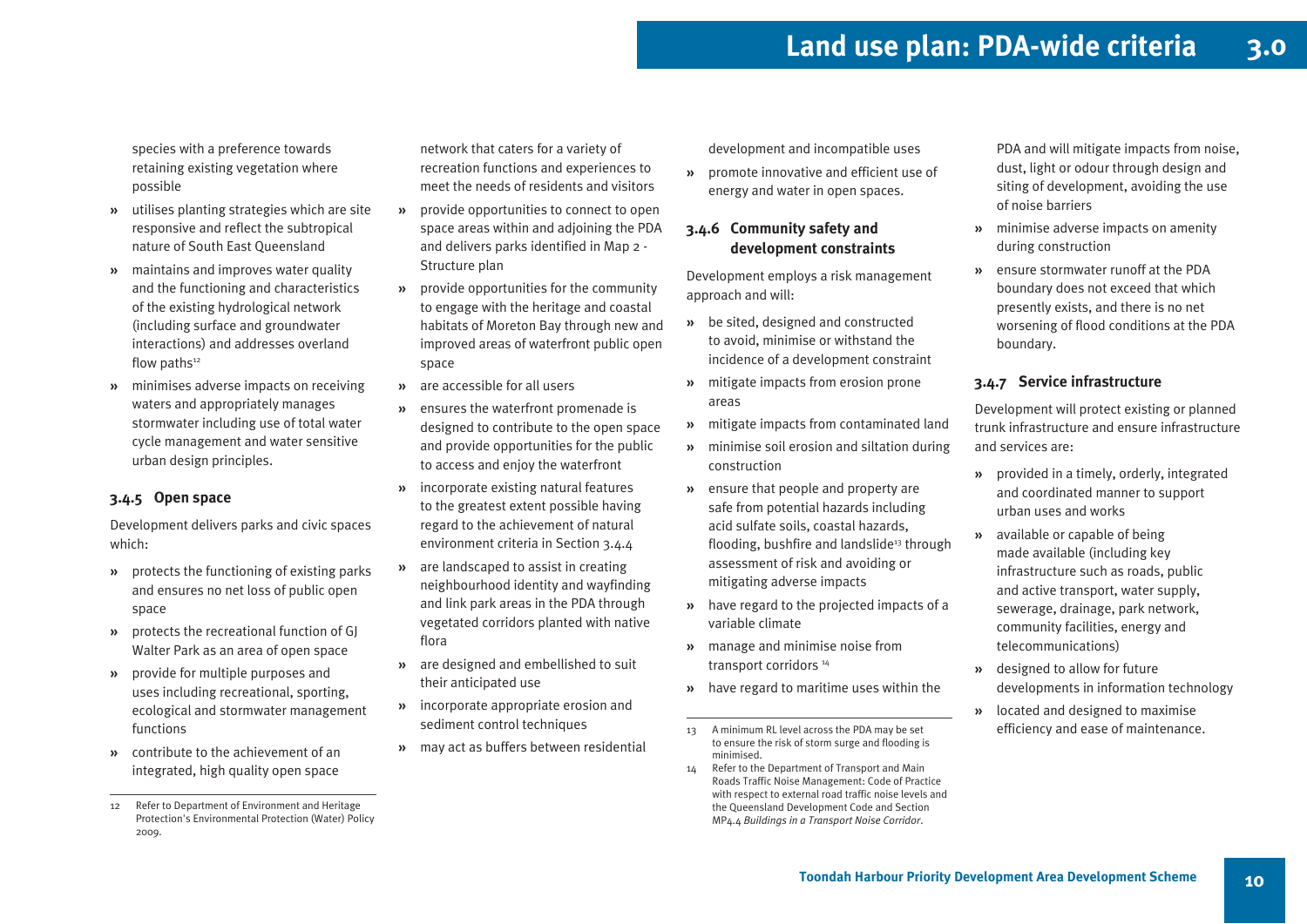# **3.5 Precinct provisions**

# **3.5.1 Introduction**

Precinct provisions seek to provide guidance on outcomes and where land uses within the PDA are preferred.

Precinct provisions should be read in conjunction with the vision at section 3.3, Map 2 - Structure plan and the PDA-wide criteria. Map 3 - Precinct plan shows the location and boundaries of precincts in the PDA. Map 4 - Height plan shows the general heights permissible within the PDA.

Inclusion of land within a precinct does not imply that all such lands can be developed for urban purposes. Some land may not be available or appropriate to be developed due to local site conditions such as coastal hazards, stormwater management, vegetation or other constraints including the need to provide roads or open space etc. This will need to be addressed through a development application.

Where relevant, development will need to need to have regard to and ensure it is designed to interface appropriately with adjoining precincts.

Where there is doubt, if an application incorporates a proposal over two precincts, the Precinct provisions of the substantive area should prevail, having regard to the intent of the other precinct.

Development should also have regard to the PDA-wide criteria, Infrastructure plan and Implementation strategy.

# **3.5.2 Precinct 1 - Mixed use village Map 3 - Precinct plan**

#### *Precinct intent*

Development in Precinct 1 will form the heart of the PDA. Overall, Precinct 1 will provide for mixed use residential, retail and commercial development as well as parking areas and areas of public open space including GJ Walter Park.

Precinct 1 will provide for passenger ferry services integrated into a new, more comprehensive and accessible terminal at the northern end of the harbour with vehicle ferry services separate and operating uninterrupted to the south in Precinct 3 and vehicle access to the marina.

Development in Precinct 1 will enhance opportunities to connect to the waterfront and Moreton Bay and is likely to provide early development opportunities which will support further development in the area.

Throughout the precinct, surrounding and above retail uses, a variety of residential solutions will be supported which will allow for increased density in proximity to the marina in Precinct 4.

Development in Precinct 1 will seek to create a positive interface between the passenger ferry terminals in Precinct 1 and the vehicle ferries in Precinct 3.

The intent of Precinct 1 has been broken into 3 elements including Residential development and the mixed use node, Open



**Map is intended for illustration purposes only and unless stated is not to scale**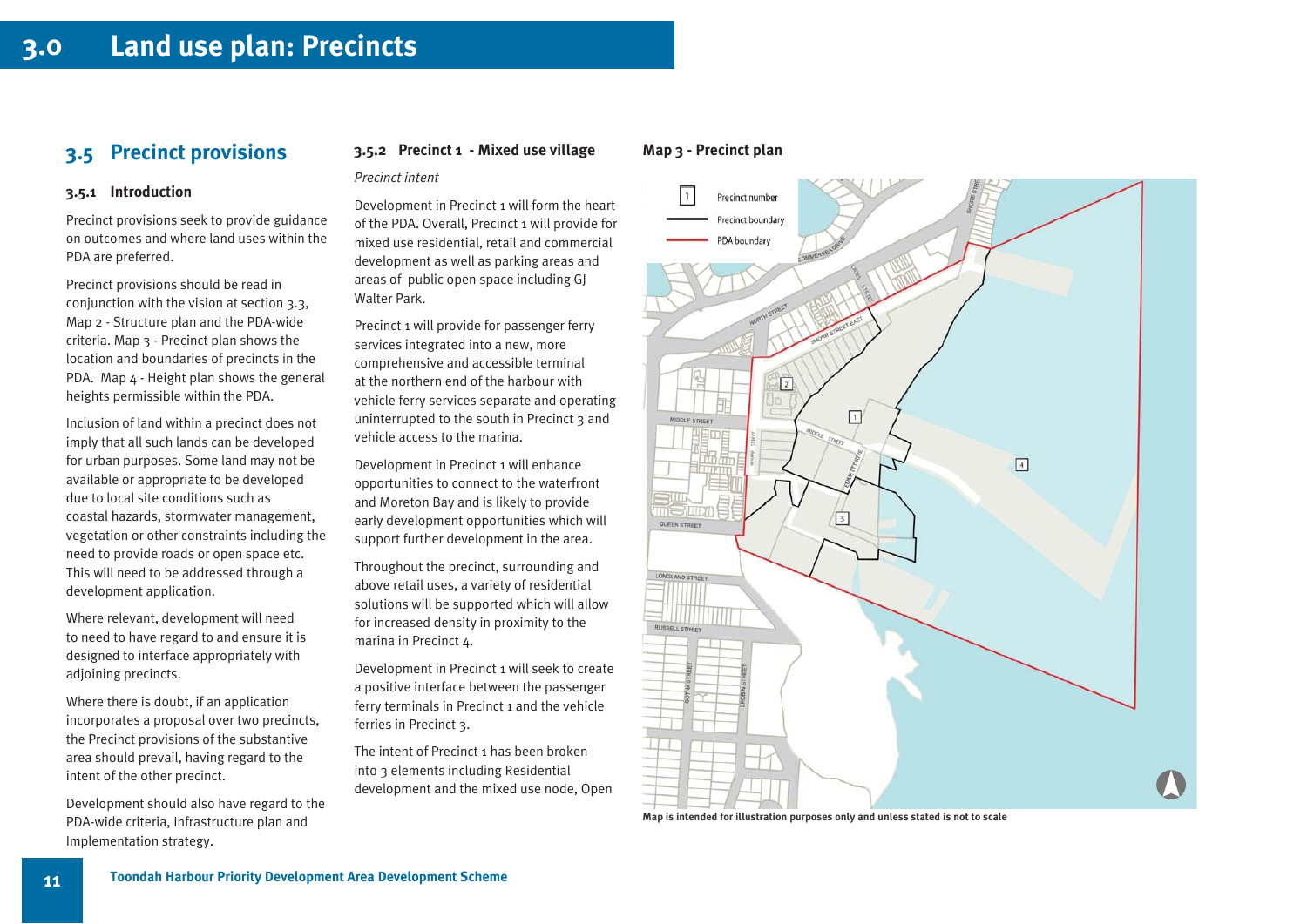space and Street and movement network.

*Residential development and the mixed use node*

Development in Precinct 1 will support residential development and the creation of the mixed use node. Residential uses are appropriate throughout the precinct where not in conflict with other desired outcomes. Retail and commercial uses should however seek to locate within the mixed use node.

Development in Precinct 1 will ensure residential and mixed use design and land uses:

- $\lambda$ provide a diversity of housing types
- **È** provide for public access along the waterfront including access to a marina in Precinct 4
- **È** support the creation of the mixed use node where active commercial or retail uses are focused, providing convenience retail, tourist and commercial uses (such as shops and professional offices well as other non-retail functions such as childcare, cafes and restaurants) to serve the local catchment of residents and visitors
- **È** activate the public realm and deliver the highest density of development and activities in the mixed use node in order to benefit from access to transport services and an outlook onto the marina area and Moreton Bay
- **È** deliver a new plaza within the mixed use node at the intersection of Emmett Drive

and Middle Street which is integrated **Map 4 - Height plan** with the passenger ferry terminal and bus stop and is a key arrival and departure point within the PDA, providing sufficient and comfortable areas for interaction and circulation

- **»** ensure the mixed use plaza and ferry terminal are clearly identifiable at the end of Middle Street with strong visual and physical links between the plaza, bus stops and Middle street
- **»** support the mixed use plaza providing opportunities for a ticketing and information centre for ferry services and information on Moreton Bay and North Stradbroke Island
- **È** contribute to an articulated streetscape with active frontages in the mixed use node along key pedestrian and street connections and fronting community focal points, which provide continuous awnings along footpaths and support zero setbacks of building facades along Middle Street
- **È** ensure active frontages are built up to or near the public realm edge, are visually and physically permeable and do not incorporate blank walls, plant rooms, parking areas or rows of fire escapes
- **È** ensure areas for parking to support retail uses are protected to the south of Middle Street and north of Emmett Drive extension, with parking areas appropriately sleeved on Middle Street by residential and active uses
- **È** support office and residential uses above



**Map is intended for illustration purposes only and unless stated is not to scale**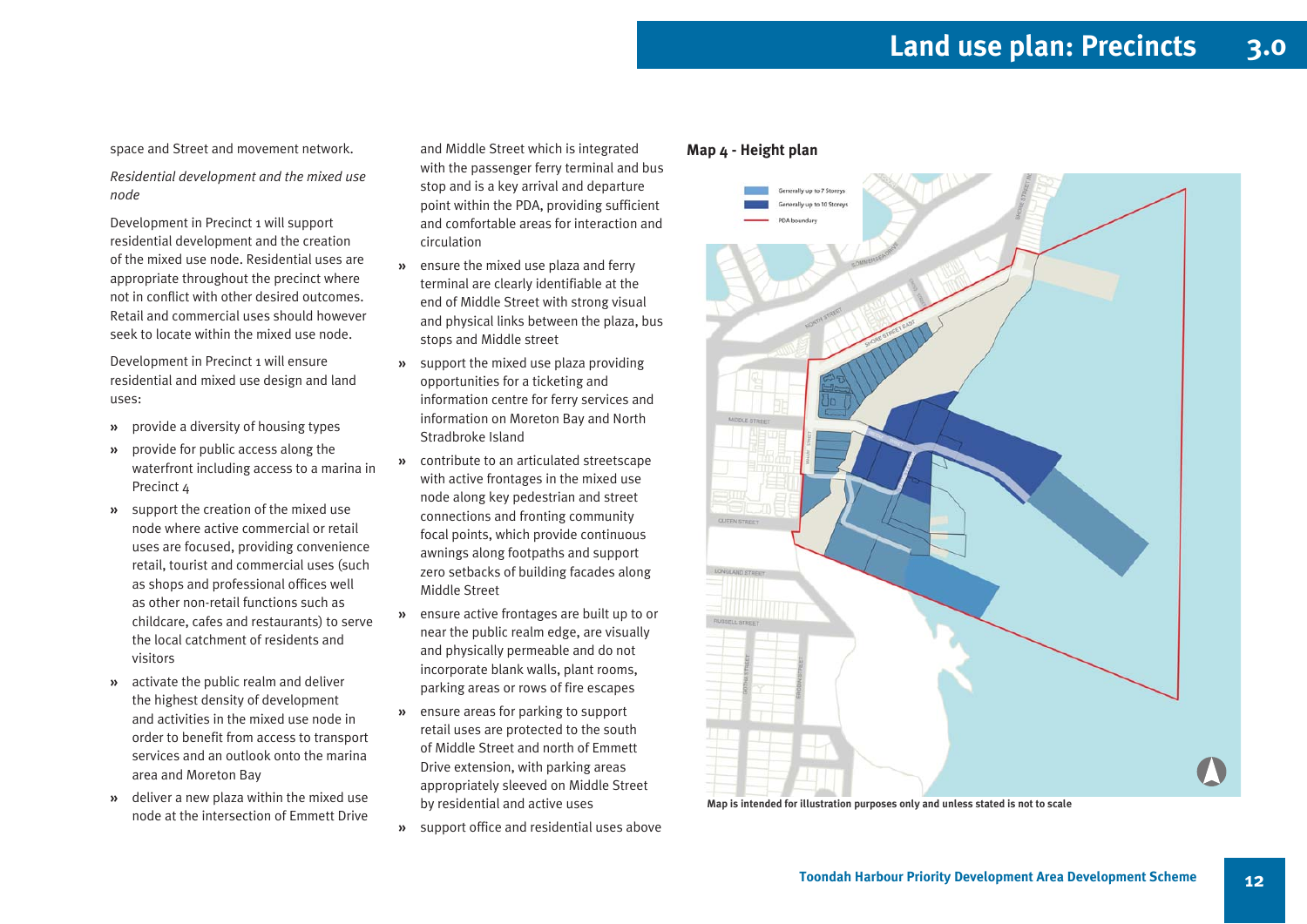ground floor retail development in the mixed use node

- **È** provide for community facilities which are accessible and close to public transport facilities
- **È** provide for generally up to 5,000m2 GFA of neighbourhood scale active retail uses including a supermarket of up to 1,000m<sup>2</sup> serving mainly the convenience shopping needs of the local catchment and complementing the Cleveland Principal Regional Activity Centre
- $\lambda$ provide for generally up to 2,500m<sup>2</sup> GFA of commercial uses which complement the Cleveland Principal Regional Activity Centre.

Development applications seeking to exceed the GFA limits specified above will be assessed under Section 3.2.4 (ii) of the scheme.

#### *Open space*

Development in Precinct 1 will improve overall access to the waterfront within the PDA and protect key activities within open space areas. Development will protect the recreation function of GJ Walter Park as an area of public open space. Development will also contribute to establishing a waterfront promenade along the eastern length of Precinct 1 which will form part of the open space and movement network, but be designed to enhance public access and enjoyment of the waterfront. Development in Precinct 1 will ensure no net loss of public open space.

Design and land uses in relation to open space provide:

- **»** an appropriately sized recreation and open space area in GJ Walter Park providing formal and informal recreational activities and a dog park
- **È** for planting of the perimeter of GJ Walter Park with koala habitat trees and native flora
- **E** for the creation of an artificial beach as part of or linked to GJ Walter Park
- **È** parking facilities integrated with GJ Walter Park as shown in Map 2
- **È** for a koala corridor as indicated in Map 2 which also acts as a linear buffer between Precinct 1 and Precinct 2 and enhances opportunities to interact with koala habitat areas
- **È** opportunities to expand GJ Walter Park into Precinct 4 through land reclamation works, creating a north facing tidal area
- **È** an appropriately designed waterfront connection along the eastern boundary of Precinct 1 which provides for pedestrian and cycle movement as well as public enjoyment of the waterfront with clear views and access points to a marina in Precinct 4.

*Street and movement network*

Development in Precinct 1 will continue to support the function of Toondah Harbour as a transit hub linking Cleveland to the northern islands of Moreton Bay.

Development in Precinct 1 will contribute to

establishing a street and movement network which complements uses in the mixed use node and promotes pedestrian connection with the waterfront. It will also be important for the street and movement network to support opportunities to improve public transport and interchange opportunities to reduce the need for private vehicle use.

Development in Precinct 1 will contribute to a street and movement network which:

- **È** supports Middle street acting as a key road within the PDA, linking development to the external road network and acting as the focus for access and connectivity within the PDA, including on-street cycle lanes and activated frontages in the mixed use node, with appropriate access to parking areas
- **È** extend Emmett Drive west from the waterfront to connect to Wharf Street
- **È** establishes a loop road network which takes traffic along Middle Street, past the ferry terminals and north onto Wharf Street to promote an efficient public transport route with the opportunity to provide additional bus stops within the PDA
- **È** provides opportunity for a bus stop outside the mixed use plaza on Emmett Drive which is integrated with the ferry terminal
- **È** has regard to the need for adequate car parking within the Precinct to meet the needs of the marina.

*Preferred land uses*

- **»** car park
- $\lambda$ child care centre
- $\lambda$ community use
- $\lambda$ dual occupancy
- $\lambda$ educational establishment
- **È** food and drink outlet (where located at ground level)
- **È**health care services
- **È**home based business
- **»** hotel
- **È** indoor entertainment
- $\lambda$ indoor sport and recreation
- $\lambda$ landing
- $\lambda$ marine industry
- $\lambda$ multiple dwelling
- $\lambda$ office
- $\lambda$ port services
- **È** residential care facility
- $\lambda$ retirement facility
- **»** shop (where located within a mixed use building)
- **È** shopping centre (where located within a mixed use building)
- **È**short term accommodation
- $\lambda$  utility installation (for the purposes of transport services).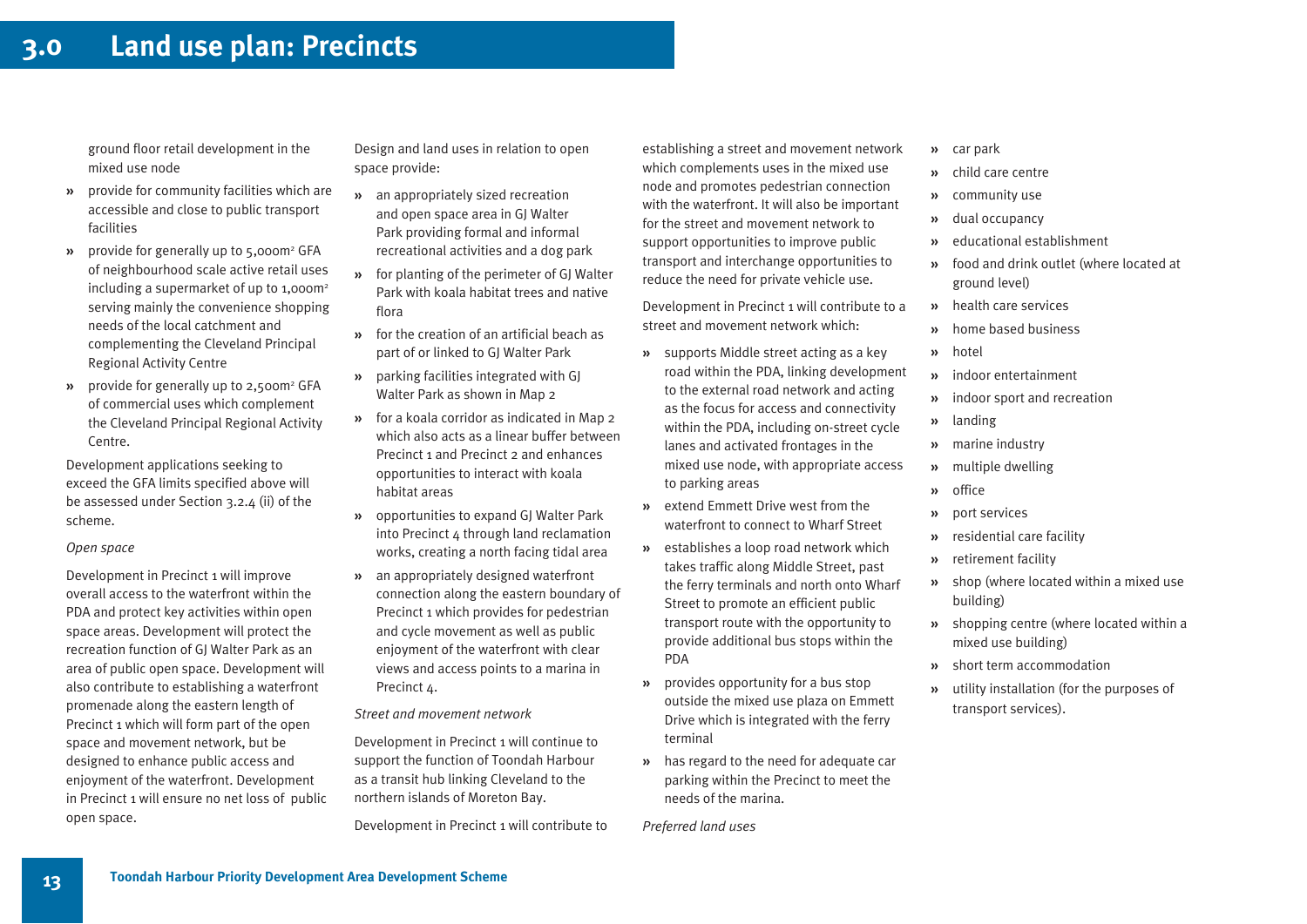# **3.5.3 Precinct 2 - Residential**

# *Precinct intent*

Precinct 2 will accommodate predominately residential development which establishes a compatible continuation of existing suburban development to the north and separation from conflicting ferry and marine industry uses to the south in Precinct 3 through use of natural features, greenspace and transport corridors.

Development in Precinct 2 will ensure urban design and land uses:

- **È** provide a diversity of housing types
- **È** provide for a koala corridor as indicated in Map 2 which also acts as a linear buffer between Precinct 1 and Precinct 2 and enhances opportunities to interact with koala habitat areas
- **È** provide for a connection between Wharf Street and the extension of Emmett Drive
- **È** provide for a new upgraded intersection at Wharf and Middle Streets.

# *Preferred land uses*

- **È** dual occupancy
- **È**multiple dwelling
- $\lambda$ residential care facility.

# **3.5.4 Precinct 3 - Vehicle ferries**

# *Precinct intent*

Precinct 3 will provide for vehicle ferry services, the recreational boat ramp and associated parking for these facilities.

Locating marine industry and vehicle ferry queuing areas to the south of the PDA aims to free up developable land to the north and minimise traffic conflicts within the PDA.

The Fison Channel will continue to be the main point of access into Toondah Harbour and will be gradually straightened and widened over time as discussed in Precinct  $\Delta$ provisions.

Development in Precinct 3:

- **È** provides a connection running north south from the extension of Emmett Drive to service the ferry terminals, marine industry, the boat ramp and car parks
- **È** ensures the safety of pedestrians and cyclists moving through the area and separates vehicle and people movements and does not allow any public pedestrian access in front of marine based industry or unsafe areas of ferry services
- **È** minimises traffic congestion accessing ferry services or the waterfront
- **È** ensures access minimises impacts of heavy traffic, trailers and freight vehicles on the amenity of development in the PDA heart
- **»** allows for two ferry operators to be located in the precinct
- **È** retains the recreational boat ramp in the southern end of the precinct
- **È** retains the dredge spoil pond in its current location and supports its filling and use for alternative purposes
- **È** provides shared circulation areas for dry docking of boats, service vehicles and employees
- **»** has regard to the queuing requirements for cars waiting to board vehicle ferry services and provides efficient and innovative design responses to prevent movement conflicts and maximise land available for parking
- **È** promotes the shared use of facilities to minimise the number of structures and their impact on the harbour and maximise availability of land
- **È** ensures car parking is located away and is not visible from the waterfront and provides a setback of generally 3m from public access to allow for adequate screening.

# *Preferred land uses*

- **»** car park
- **È** landing
- $\lambda$ port services
- **È** utility installation (for the purposes of transport services)
- $\lambda$ warehouse.

# **3.5.5 Precinct 4 - Marina and water based development**

# *Precinct intent*

Precinct 4 will include development and works undertaken in water based areas of the PDA. This will include the opportunity for a staged marina and land reclamation. Land reclamation, through the ongoing settlement of dredge spoil, provides an opportunity to create land that will be utilised for development in the future. Any areas created through land reclamation will be integrated with the adjoining precinct.

Development occurring in areas of water including land reclamation<sup>15</sup> must have regard to:

- **»** avoiding conflict between recreational and commercial boating activity and ensuring the safety of all boating movements
- **È** access requirements of water based vessels including need for widening or provision of new channels
- **È** requirements for capital and or maintenance dredging associated with development
- **E** the treatment and or disposal of dredge spoil
- **»** the need for breakwater protection
- **È** appropriate protection, mitigation or environmental offsets associated with

Any development within the Moreton Bay Marine Park will require separate assessment and approval under the *Marine Parks Act 2004.*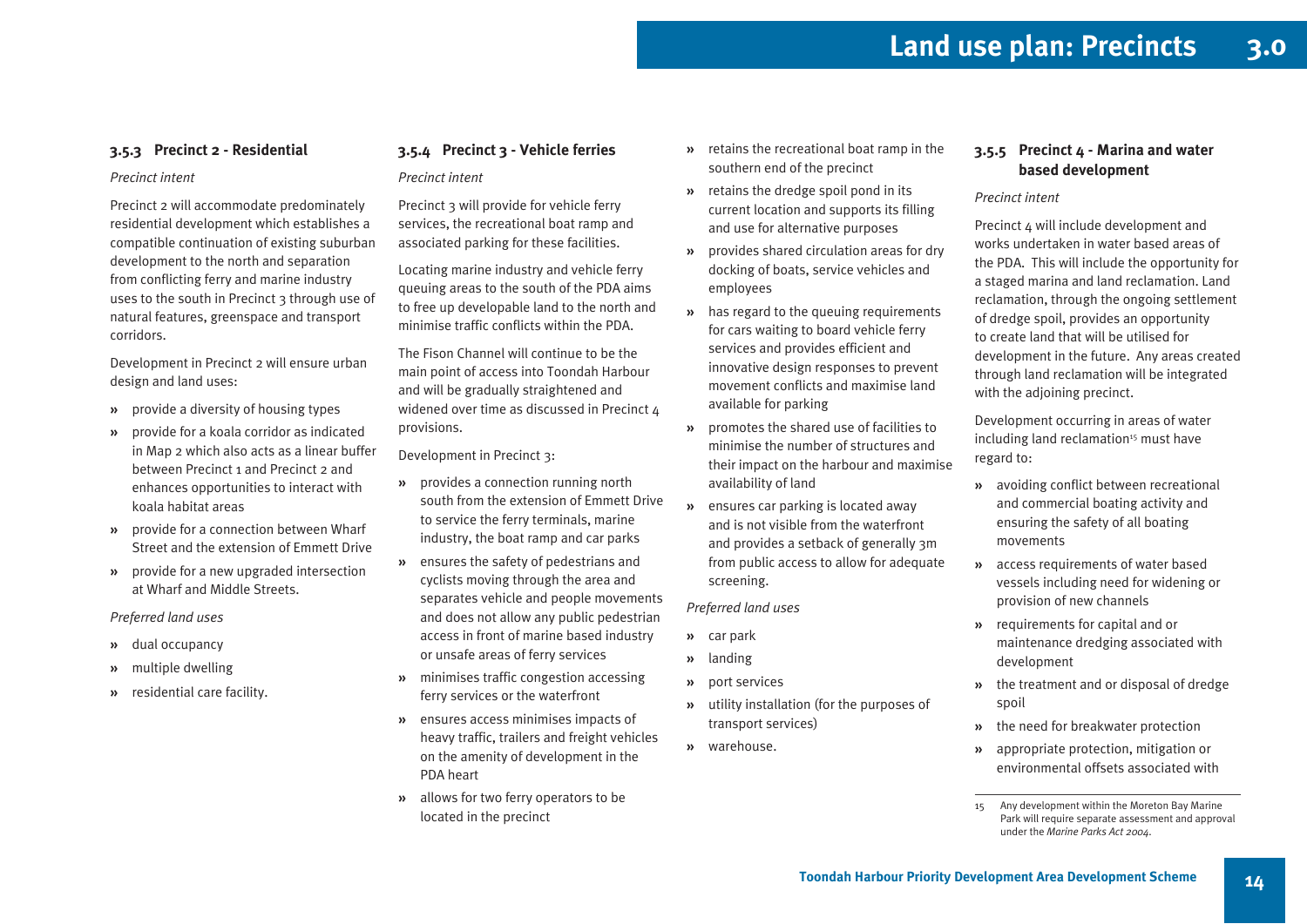impacts to areas or species of ecological significance

**»** dredging and channel access requirements associated with development to be undertaken in Precinct 4 or external to the PDA, including extending the swing basin to meet the needs of the existing and future vehicle ferries and contributing to the gradual straightening of Fison Channel.

Map 2 identifies preferred locations for four key land reclamation and marina opportunities. Development in Precinct 4 will support:

- **»** an extension of GJ Walter Park which:
	- **È** is located in the north of the PDA adjoining and integrated with the northern end of GJ Walter Park
	- **»** provides for a beach and public enjoyment of the waterfront
- **»** a marina which:
	- **È** is located adjacent to Precinct 1, to the north of the ferry services and mixed use pier / land reclamation area
	- **È** enhances amenity and enjoyment of the waterfront within the PDA
	- **»** is designed to enable gradual expansion up to 400 berths
	- **»** is accessed by water from a new northern channel designed for use by recreational boats
	- **È** accommodates a variety of vessels with a variety of depths and widths
- **È** ensures ease of access from land or water
- $\lambda$  prevents or mitigates the impacts of exposure to wave environments
- **È** minimises dredging requirements
- $\lambda$  minimises the impact of vessels on the environment including impacts to air quality, water quality, marine habitat and bank stability
- $\lambda$  provides boating service facilities such as fuel, water, toilet, laundary facilities or sewage pump where practicable and where such facilities are not already available
- **È** a mixed use pier / land reclamation area which:
	- **E** extends east of Precinct 1 and the mixed use plaza, and is located to the north of the ferry services
	- $\lambda$  is linked to Precinct 1 through an extension of Middle Street which is delivered on the southern side of the pier / land reclamation area
	- $\lambda$ provides a diversity of housing types
	- $\rightarrow$  supports high density mixed-use development with a focus on marine associated business, tourist and residential development
	- $\lambda$  promotes higher density residential and a pedestrian boardwalk on the northern side of the pier / land reclamation area, providing access and views to the marina
	- **È** promotes lower density live/work

dwellings on the southern side of the pier / land reclamation area beside the ferry terminals, designed to address impacts from ferry operations

- $\lambda$  provides for marina parking, boat stacking and fenced dredge spoil disposal areas which should be located at the end of the pier / land reclamation area
- **È** a marine services pier / land reclamation area which:
	- **E** is located in the south of the PDA adjoining the ferry and boat parking areas in Precinct 3
	- **È** supports commercial and industrial uses which contribute to the operation of the recreational boating and ferry services.

#### *Preferred land uses*

- **È** car park (in the marine services pier / land reclamation area)
- **È** club (in the extension of GJ Walter Park)
- **È** food and drink outlet (in the mixed use pier / land reclamation area)
- **È** hardware and trade supplies (in the marine services pier / land reclamation area)
- **È** home based business (in the mixed use pier / land reclamation area)
- **È** landing (throughout the precinct)
- **È** marine industry (in the marine services pier / land reclamation area)
- **È** multiple dwelling (in the mixed use pier / land reclamation area)
- **È** outdoor sport and recreation (in the extension of GJ Walter Park)
- $\lambda$ park (in the extension of GJ Walter Park)
- $\lambda$ port services (throughout the precinct)
- **»** service industry (in the marine services pier / land reclamation area)
- **»** service station (in the marine services pier / land reclamation area)
- **»** shop (in the mixed use pier / land reclamation area)
- **»** short term accommodation (in the mixed use pier / land reclamation area)
- **È** utility installation (for the purposes of transport services throughout the precinct)
- $\lambda$  warehouse (in the marine services pier / land reclamation area).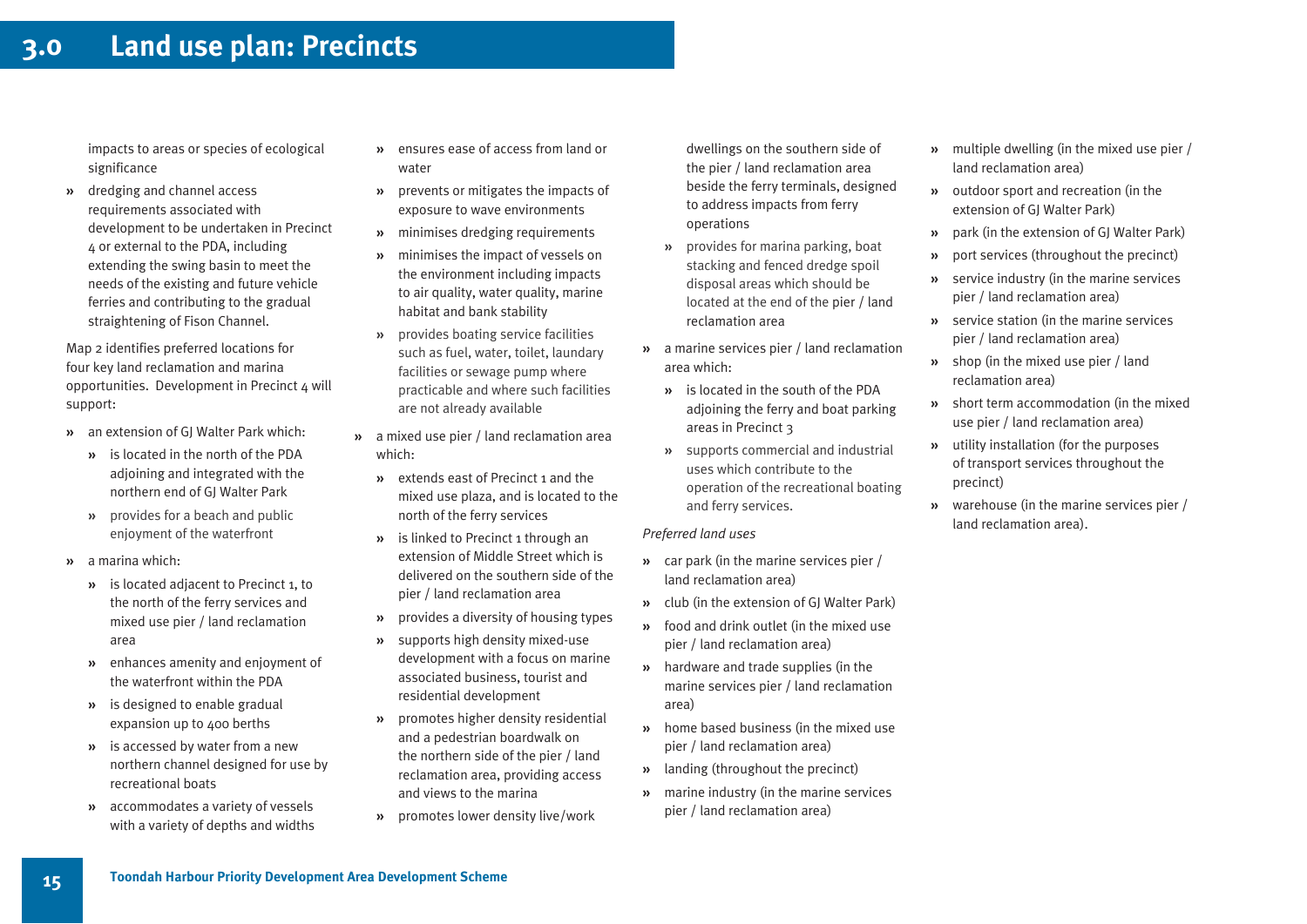## **Table 1: Levels of assessment**

| Column <sub>1</sub>                                                                                                                                                                                                                                                                                                                 | Column 3 - PDA assessable development                  |                                                                                                                                                 |                                                                                                                |
|-------------------------------------------------------------------------------------------------------------------------------------------------------------------------------------------------------------------------------------------------------------------------------------------------------------------------------------|--------------------------------------------------------|-------------------------------------------------------------------------------------------------------------------------------------------------|----------------------------------------------------------------------------------------------------------------|
| Exempt development                                                                                                                                                                                                                                                                                                                  | Column <sub>2</sub><br>PDA self assessable development | Column 3A<br>Permissible development                                                                                                            | Column 3B<br>Prohibited development                                                                            |
| In all precincts                                                                                                                                                                                                                                                                                                                    |                                                        |                                                                                                                                                 |                                                                                                                |
| development specified in schedule 1<br>2. development for Home based business<br>3. development for a sales office where not greater<br>than $150m²$ GFA<br>4. material change of use if in accordance with an<br>approved Plan of Development (PoD)<br>5. operational work or building work in accordance<br>with an approved PoD. | Nil                                                    | All development, including development<br>not defined in Schedule 2, other than<br>development mentioned in Schedule 1 or<br>Column 1, 2 or 3B. | Development for:<br>1. High impact industry<br>2. Medium impact industry<br>3. Noxious and hazardous industry. |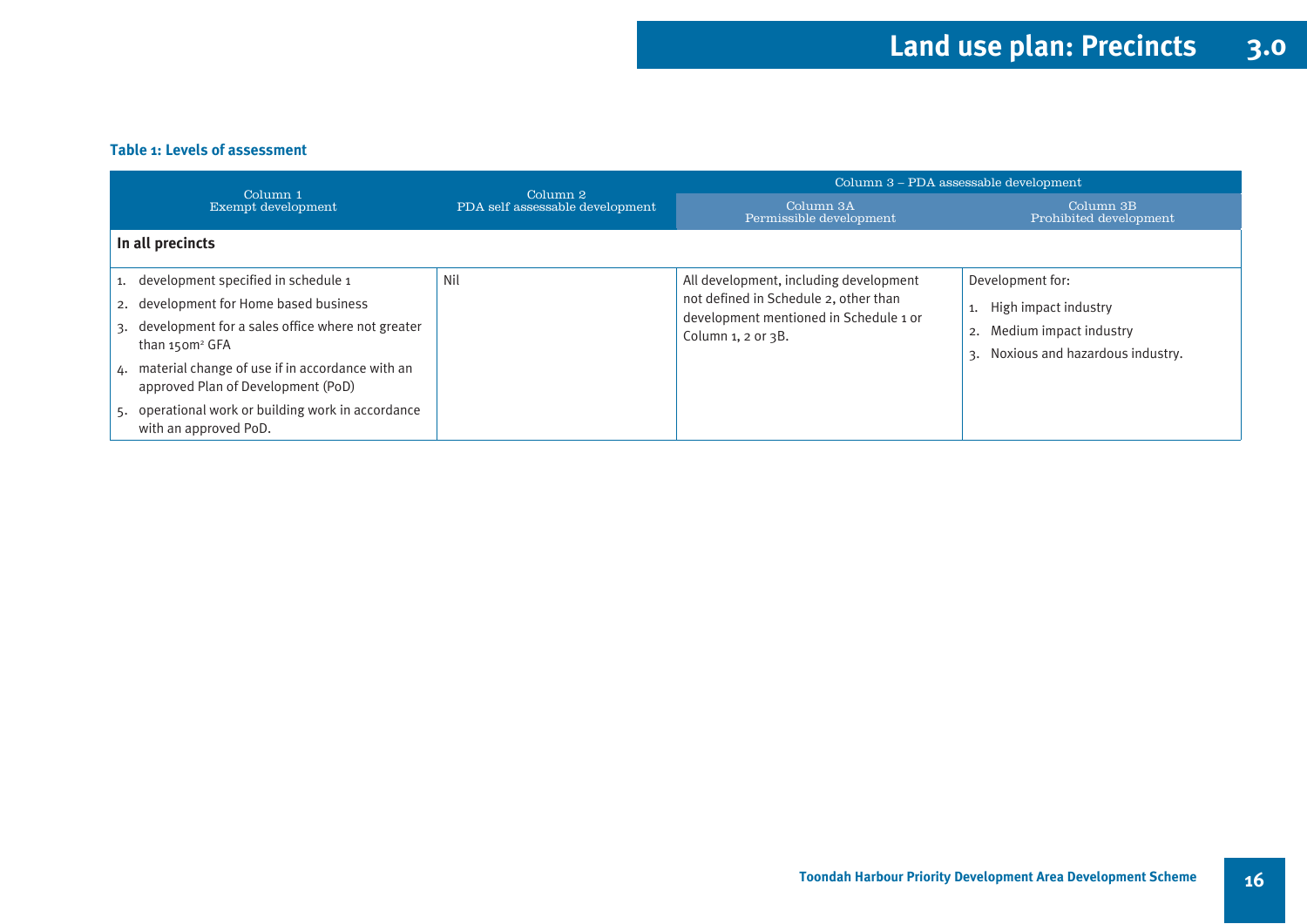# **4.0 Infrastructure plan**

# **Infrastructure plan**

Infrastructure requirements to achieve the vision for the PDA will be determined through the development assessment process, conditioned as part of a PDA development approval for development and delivered as part of the building and operational works on the site.

Conditions for supplying infrastructure will be based on development infrastructure identified in Schedule 3 of the *Sustainable Planning Act 2009.* Contributions towards infrastructure shall generally be drawn from development contributions from development within the PDA.

Infrastructure charges will be based on Redland City Council's applicable infrastructure charging document for the area or an Infrastructure Agreement.

Infrastructure delivered as part of the development may be credited against the monetary contribution that would otherwise apply.

State infrastructure funding will be sought under the normal budgetary processes and will be part of an approved State agency capital program.

Road upgrades will be in accordance with traffic studies undertaken as development proceeds, based on the ultimate development. State-controlled roads shall be upgraded in accordance with agreements with the Department of Transport and Main Roads (DTMR).

Listed below is infrastructure currently identified for the Toondah Harbour PDA.

| Infrastructure               | Description of works                                                                                                                                                                                                                                                                                                             |
|------------------------------|----------------------------------------------------------------------------------------------------------------------------------------------------------------------------------------------------------------------------------------------------------------------------------------------------------------------------------|
| Community<br>infrastructure  | Provide for development of a new plaza and passenger ferry terminals.                                                                                                                                                                                                                                                            |
|                              | Provide for a ticketing and information centre for Moreton Bay and Stradbroke Island.                                                                                                                                                                                                                                            |
| Marine                       | Undertake dredging to straighten and widen the existing Fison Channel.                                                                                                                                                                                                                                                           |
|                              | Provide for cyclic maintenance dredging of Fison Channel.                                                                                                                                                                                                                                                                        |
|                              | Provide for a staged marina and develop an associated marine engineering and dredge spoil disposal strategy.                                                                                                                                                                                                                     |
|                              | Extend the existing swing basin to meet the needs of the existing and future vehicle ferry fleet.                                                                                                                                                                                                                                |
|                              | Provide for new land and the development of piers / land reclamation areas which may accommodate dredge spoil<br>disposal and be utilised for marine services and marine based maintenance service industries. Fenced dredge spoil<br>disposal areas are relocated at the end of the pier / land reclamation area as it extends. |
| Open space                   | Deliver improved access to the waterfront and marina, through pedestrian and cycle corridors, small picnic areas, seating<br>and large sporting areas, including connections along piers / land reclamation areas.                                                                                                               |
|                              | Establish a vegetated corridor providing for koala habitat and movement.                                                                                                                                                                                                                                                         |
|                              | Provide for opportunities to extend GJ Walter Park into the bay with a north facing tidal area, through land reclamation<br>and dredge spoil disposal.                                                                                                                                                                           |
|                              | Provide for improved facilities in GJ Walter Park including dog off leash areas.                                                                                                                                                                                                                                                 |
|                              | Establish a new mixed use plaza which acts as an area of civic space and an attractive arrival point into the PDA.                                                                                                                                                                                                               |
| Pedestrian/cycle<br>networks | Establish pedestrian and cycle connections that contribute to the open space network and provide safe and convenient<br>access along the waterfront, between the harbour to GJ Walter Park, within and between precincts and linking the PDA to<br>the broader network.                                                          |
|                              | Support opportunities to formalise existing pedestrian links through and into the centre of the PDA.                                                                                                                                                                                                                             |
|                              | Provide for linking existing Eddie Santagiuliana Way shared path to the Oyster Point Park and ferry terminals.                                                                                                                                                                                                                   |
|                              | Deliver on and off road cycle facilities along Middle Street.                                                                                                                                                                                                                                                                    |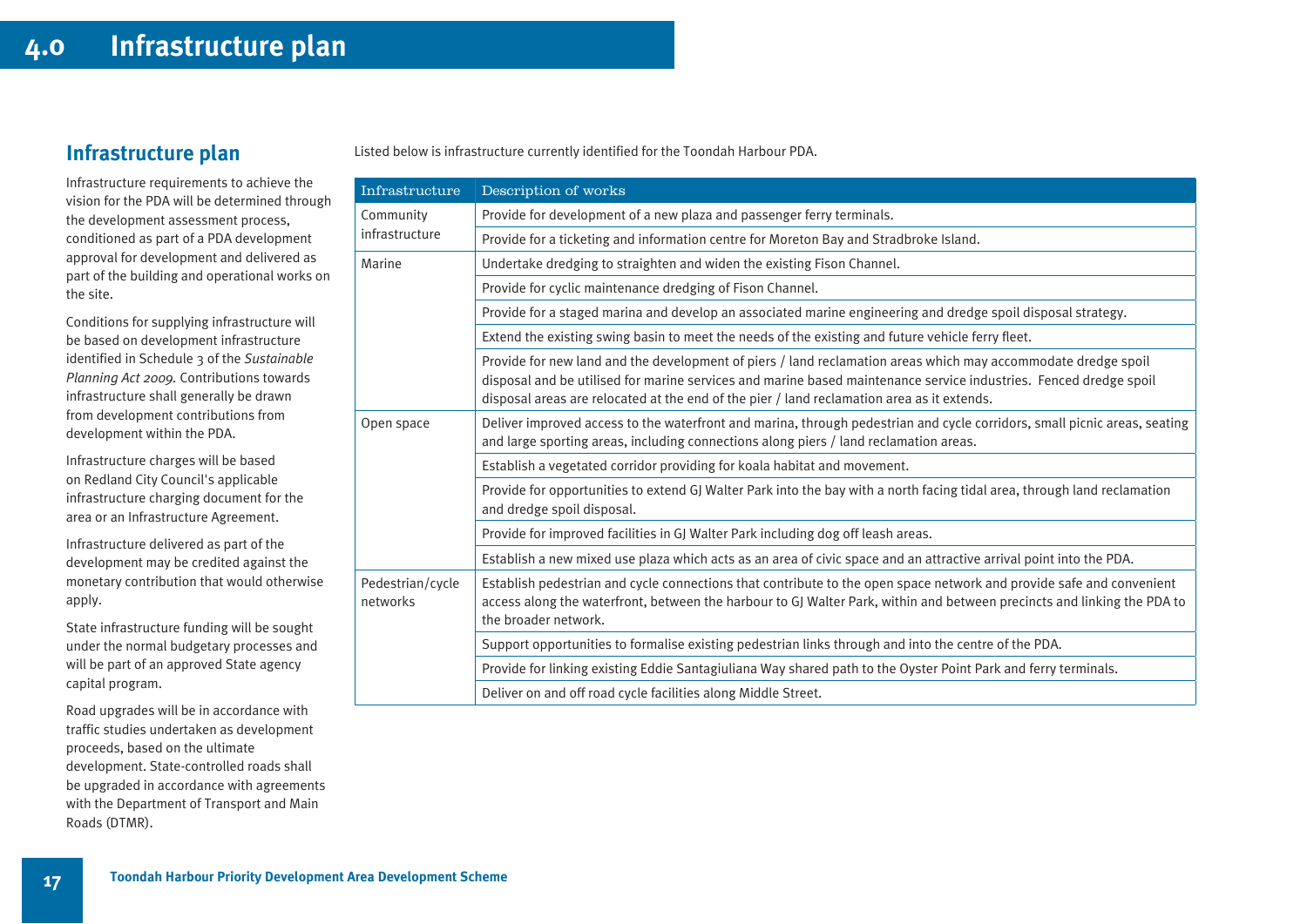| Infrastructure           | Description of works                                                                                                                                                                                                                                                                                                                                                |
|--------------------------|---------------------------------------------------------------------------------------------------------------------------------------------------------------------------------------------------------------------------------------------------------------------------------------------------------------------------------------------------------------------|
| Roads and<br>transport   | Make adequate provision for the nature and number of vehicles expected having regard to projected population growth<br>including:                                                                                                                                                                                                                                   |
|                          | parking associated with the passenger and vehicle ferry terminals close to these facilities in a decked arrangement to<br>$\lambda$<br>save on valuable land,                                                                                                                                                                                                       |
|                          | segregated facilities for marina parking, as required by the operation of this land use, and<br>$\lambda$                                                                                                                                                                                                                                                           |
|                          | other parking required by the operation of the land use.<br>$\rightarrow$                                                                                                                                                                                                                                                                                           |
|                          | Provide a new upgraded layout of the intersection with Middle Street and Wharf Street.                                                                                                                                                                                                                                                                              |
|                          | Extend Middle Street to the waterfront and deliver as a trunk collector.                                                                                                                                                                                                                                                                                            |
|                          | Make provision for a loop road network to service public transport movement through the extensions of Middle Street<br>and Emmett Drive to connect with Wharf Street.                                                                                                                                                                                               |
|                          | Create a new road connection south off Emmett Drive to service vehicle ferry and recreational boat ramp access and<br>associated parking.                                                                                                                                                                                                                           |
|                          | Support the opportunity for the provision of new bus stop or station infrastructure to service the public transport<br>movement through the PDA.                                                                                                                                                                                                                    |
| Stormwater<br>management | Establish new drainage and water quality infrastructure to manage stormwater requirements in accordance with<br>Council's standards and/or approved detailed studies with consideration of coastal hazards, using water sensitive urban<br>design principles.                                                                                                       |
|                          | Establish new or upgrade existing drainage infrastructure to manage stormwater discharge in accordance with Council's<br>standards and/or approved detailed studies with consideration of coastal hazards, using water sensitive urban design<br>principles.                                                                                                        |
|                          | Establish stormwater quality infrastructure that achieves stormwater quality requirements in accordance with Council's<br>standards and/or approved detailed studies with consideration of coastal hazards, using water sensitive urban design<br>principles.                                                                                                       |
| Water and<br>sewerage    | Water and sewerage services for the development are established generally in accordance with Council's existing<br>standards. Any development in excess of the planned network demand, as determined by Council at the time of<br>development, may trigger an assessment of surrounding infrastructure to determine any requirement for infrastructure<br>upgrades. |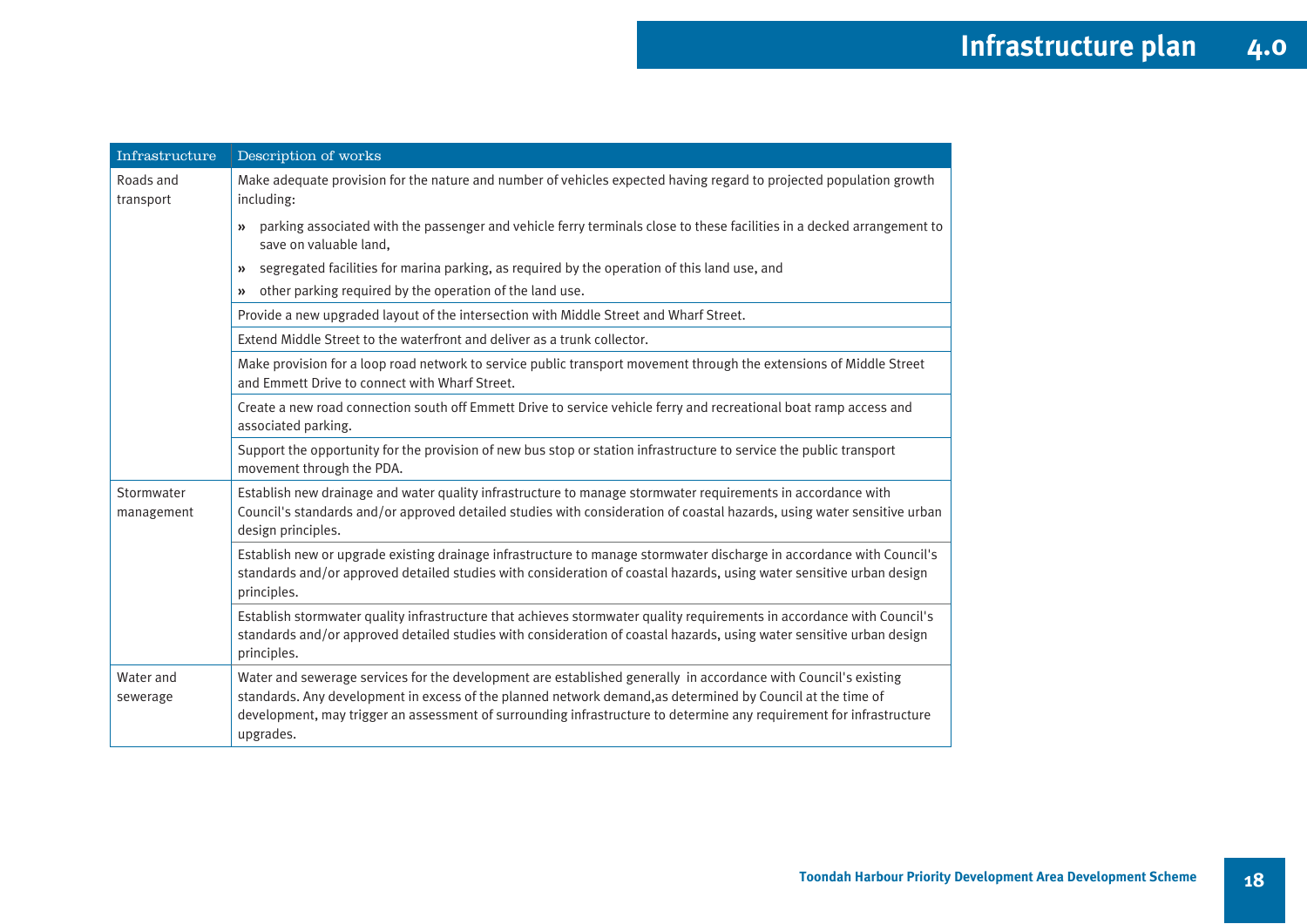# **5.1 Introduction**

The *Economic Development Act 2012* (the Act) requires a development scheme to include an Implementation strategy to "achieve the main purposes of the Act for this area, to the extent that they are not achieved by the Land use plan or the plan for infrastructure".

The Implementation strategy for the Toondah Harbour PDA Development Scheme (the scheme) fulfils this requirement by identifying a suite of actions that support the achievement of the vision for the Toondah Harbour PDA and support the delivery of economic development and development for community purposes within the PDA. This strategy focuses on:

- *1. Development staging strategy* Redland City Council and the Queensland Government will work together to facilitate catalyst development in the Toondah Harbour PDA. This strategy identifies key priorities and opportunities.
- *2. Development in the Moreton Bay Marine Park* - Any development within the Moreton Bay Marine Park will require approval under the *Marine Parks Act 2004*. This strategy seeks to identify key actions to facilitate development approvals under this act.
- *3. Sustainability* All development within the PDA is encouraged to promote sustainability in design and delivery. This strategy includes guiding principles for sustainability.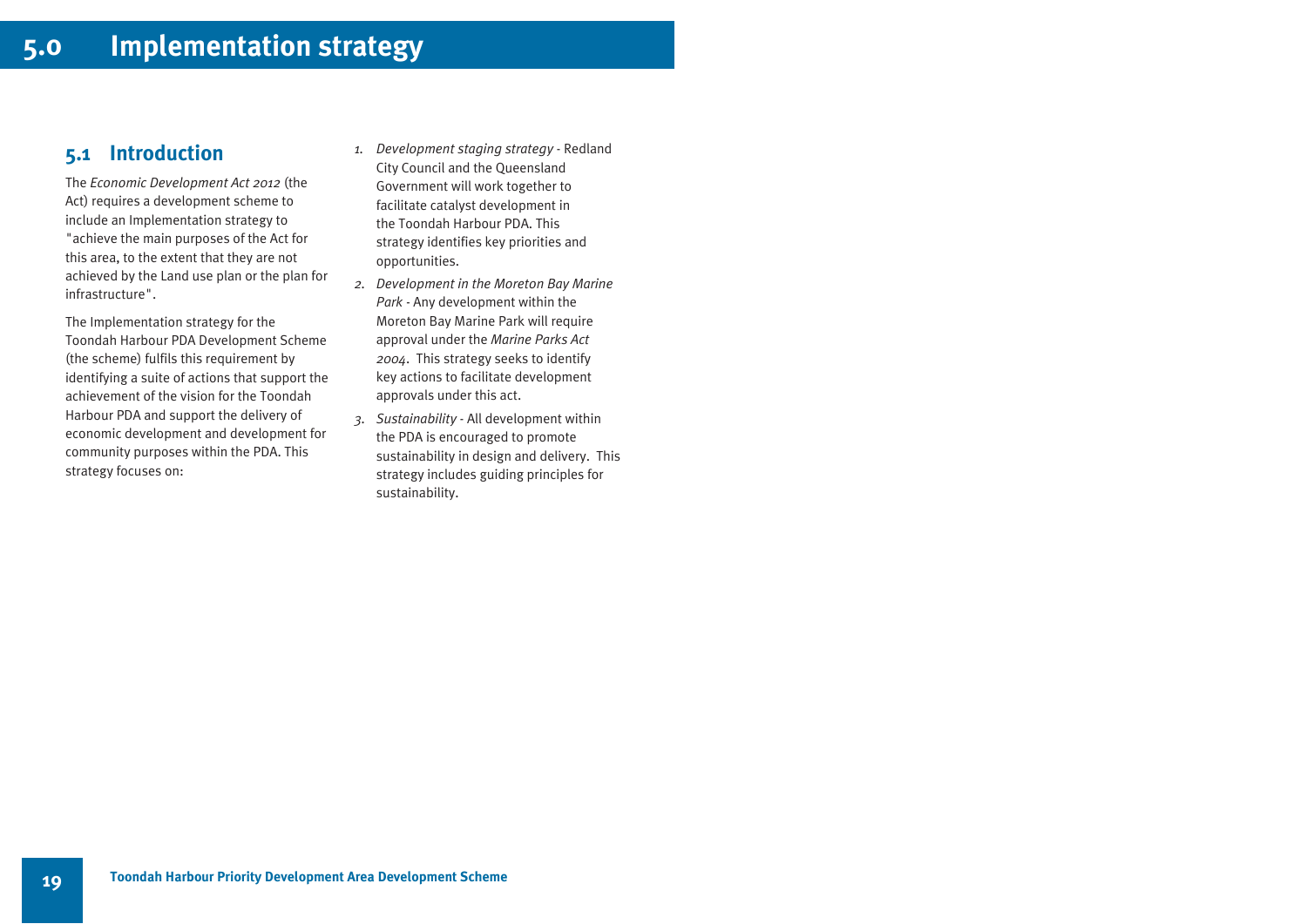# **5.2 Development staging strategy**

Development within the Toondah Harbour PDA provides an opportunity to locate a mix of retail, office and residential uses in a unique harbour side location.

Due to this unique opportunity Redland City Council in partnership with EDQ will actively seek to drive economic development and attract investment to the site through the sale and release of catalyst sites within the PDA owned by Council and or the state.

Development within the PDA should seek to facilitate private sector partnerships. This strategy identifies key actions which will seek to support the delivery of these outcomes for the PDA.

Alternative staging may be proposed, provided the development does not conflict with the PDA vision and there are sufficient grounds to justify the approval of the development, in accordance with Section 3.2.4 Development consistent with the scheme.

| <b>The actions</b>                                                                                                                                                                               | <b>Desired outcomes</b>                                                                                                                                     |
|--------------------------------------------------------------------------------------------------------------------------------------------------------------------------------------------------|-------------------------------------------------------------------------------------------------------------------------------------------------------------|
| <b>Catalyst project</b>                                                                                                                                                                          |                                                                                                                                                             |
| Redevelop the site owned and controlled by Redland City Council at<br>the end of Middle Street; including construction of the first stage of                                                     | Diversity: delivery of mixed use development containing residential<br>and retail uses.                                                                     |
| the public plaza.                                                                                                                                                                                | Business attraction: provision of positive perceptions on the growth<br>of Toondah Harbour                                                                  |
|                                                                                                                                                                                                  | Value for money: delivery with relatively minimal infrastructure<br>investment up front.                                                                    |
| <b>Short term</b>                                                                                                                                                                                |                                                                                                                                                             |
| Expand the catalyst project with additional mixed use and residential<br>development, improve the existing GJ Walter Park and facilitate<br>provision of road connections.                       | Staged delivery: completion of the land based elements at the<br>northern end of the PDA in Precinct 1.                                                     |
| Intensify development in Precinct 1, including the CSIRO site<br>properties on Middle Street.                                                                                                    | Activity: generation of high rates of development which activates<br>development of key sites in precincts 1 and 2                                          |
|                                                                                                                                                                                                  | Staged delivery: development to intensify within the PDA heart which<br>is more attractive once the catalyst project is complete.                           |
| Develop commercial sites and multi-deck car parking in Precinct<br>1, particularly parking against the harbour on the southern side of<br>Middle Street.                                         | Business viability: improved viability of commercial development and<br>multi-deck car parking solutions.                                                   |
| Rationalise the existing commercial vehicle ferry operations and long-<br>term parking arrangements. This includes:                                                                              | Safety and convenience: improvements to safety and convenience of<br>movement options through removal of conflicts between vehicle and                      |
| consolidation and improvement of the existing passenger ferry<br>$\lambda$<br>terminals and bus stops to remove conflicts between vehicle and<br>passenger ferry traffic, buses and pedestrians. | passenger ferry traffic, buses and pedestrians<br>Improved ferry services: provision for improved ferry movement<br>through improvements to the swing basin |
| rationalisation of vehicle ferry queuing and holding areas<br>$\lambda$                                                                                                                          |                                                                                                                                                             |
| establishing an effective swing basin for the vehicle and<br>$\lambda$<br>passenger ferry services                                                                                               |                                                                                                                                                             |
| construction of the ferry passenger parking area adjacent to<br>$\rightarrow$<br>Emmett Drive.                                                                                                   |                                                                                                                                                             |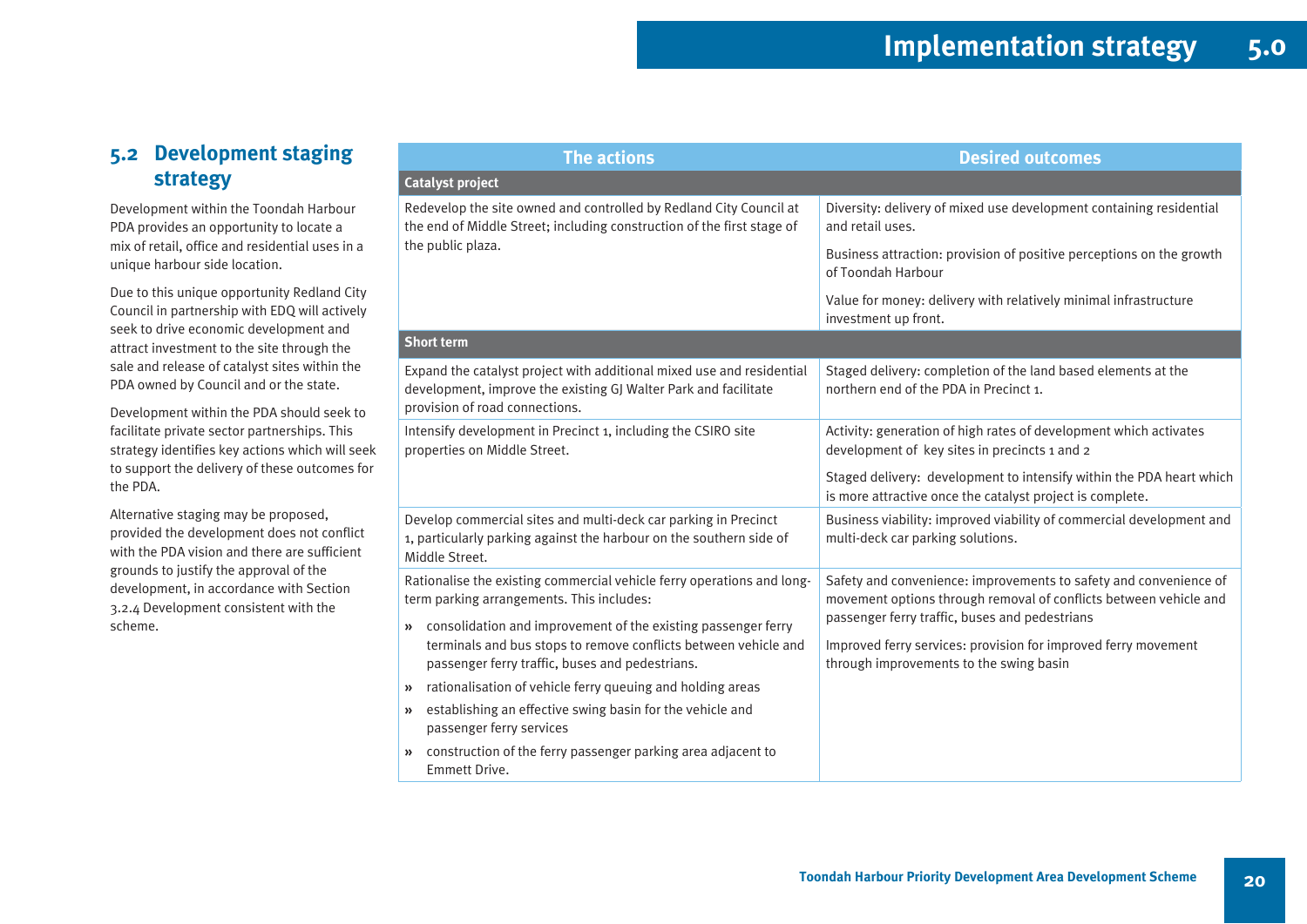| <b>The actions</b>                                                                                                                                            | <b>Desired outcomes</b>                                                                                                                                                                                                               |  |
|---------------------------------------------------------------------------------------------------------------------------------------------------------------|---------------------------------------------------------------------------------------------------------------------------------------------------------------------------------------------------------------------------------------|--|
| <b>Short term (continued)</b>                                                                                                                                 |                                                                                                                                                                                                                                       |  |
| Provide transport upgrades associated with short term development<br>within the PDA:                                                                          | Connectivity and accessibility: provides additional vehicle<br>connectivity through the PDA including on-street cycle lanes, and<br>activated mixed use frontages for the mixed use node, access to<br>parking areas, access to ferry |  |
| extend Middle Street to the waterfront and deliver as a trunk<br>collector.                                                                                   |                                                                                                                                                                                                                                       |  |
| parking for the marina to be completed.<br>$\boldsymbol{\mathcal{Y}}$                                                                                         | Improved ferry services: provision for ferry movement                                                                                                                                                                                 |  |
| create a new road connection south off Middle Street to service<br>$\rightarrow$<br>vehicle ferry and recreational boat ramp access and associated<br>parking |                                                                                                                                                                                                                                       |  |
| improvements to the alignment of the current Fison channel.<br>$\rightarrow$                                                                                  |                                                                                                                                                                                                                                       |  |
| Long term                                                                                                                                                     |                                                                                                                                                                                                                                       |  |
| Develop marina, undertake land reclamation to support the creation<br>of new residential and open space development on reclaimed land.                        | Delivers vision: marina delivery will be a transformative addition to<br>Toondah Harbour PDA.                                                                                                                                         |  |
|                                                                                                                                                               | Land reclamation: provides for additional development opportunities<br>while efficiently addressing dredge spoil disposal.                                                                                                            |  |
|                                                                                                                                                               | Environmentally and sustainable development: through approval and<br>construction processes.                                                                                                                                          |  |
| Expand the marina: eastern growth of marina to form a larger marina<br>basin, additional residential buildings and extended marine services<br>areas.         | Marina development and dredging strategy: development occurs<br>gradually through the ongoing disposal of dredge spoil and balance<br>cut and fill.                                                                                   |  |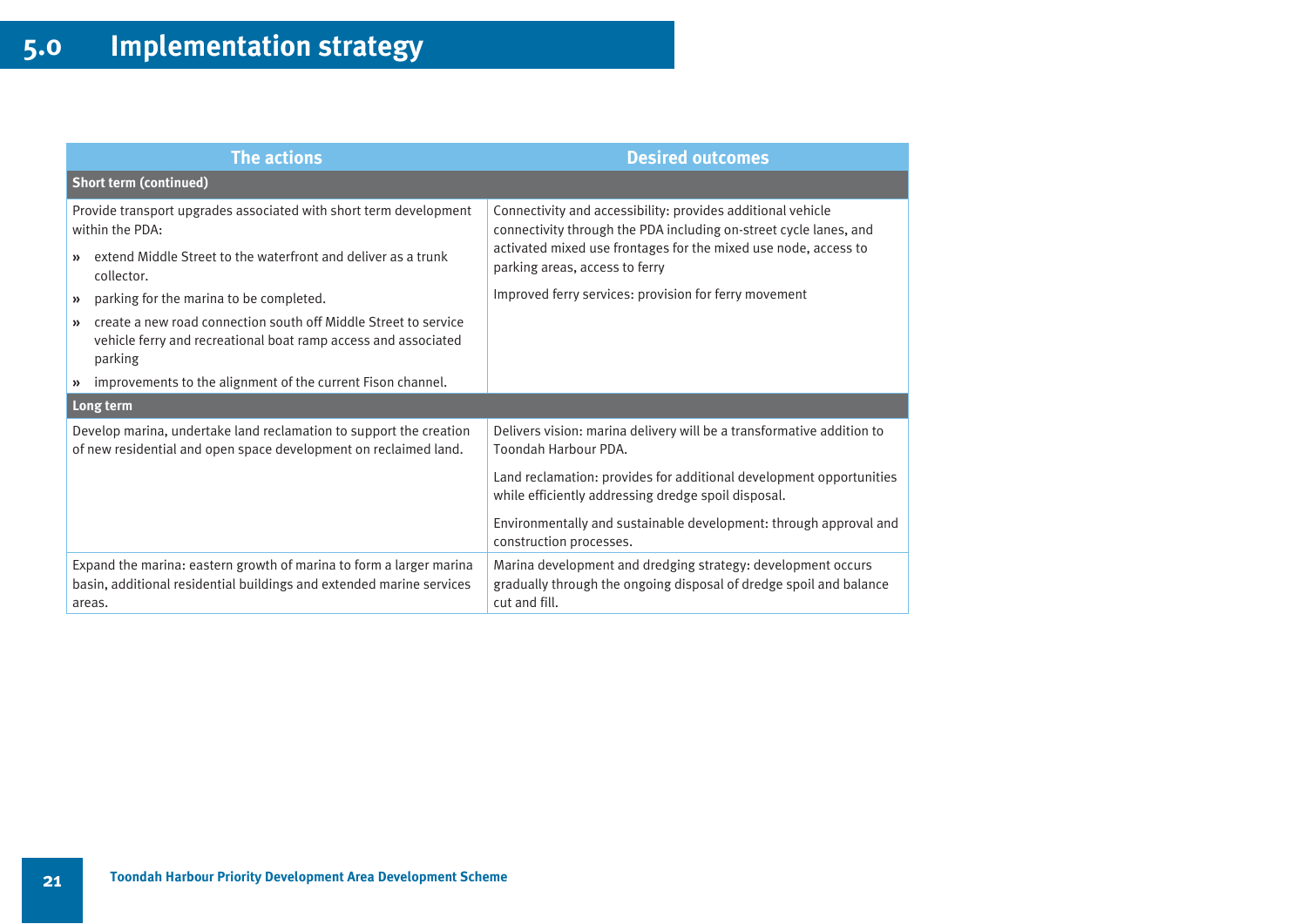# **5.3 Development in the Moreton Bay Marine Park**

Development within the Toondah Harbour PDA provides an opportunity to locate a mix of retail, office and residential uses in a unique harbour side location.

The PDA includes areas of water within a Habitat Protection Zone of Moreton Bay Marine Park and therefore any development proposed within these areas will require assessment and approval under the *Marine Parks Act 2004*.

Proposals incorporating major works that are likely to have a significant impact on the marine park, such as marinas, breakwaters, reclamation and capital dredging require the declaration of a designated 'works area' prior to assessment and approval.

The Department of National Parks, Recreation, Sport and Racing (DNPRSR) will work with Redland City Council, government agencies, potential developers and other organisations, as required, to develop strategies that facilitate the development assessment process while protecting the marine park.

In particular DNPRSR will work with stakeholders to develop a strategy to:

- **È** declare a 'works area'. This will require an assessment of the social, cultural, financial and environmental outcomes of the proposed development of the area, an analysis of the potential adverse impacts associated with the development and a description of how these impacts may be avoided, minimised or offset
- $\lambda$  protect and enhance the marine environment within and surrounding the PDA having regard to considerations such as:
	- **È** the location and impact to marine plants and other benthic habitats (e.g. mud, rocky rubble, coral) within the PDA and the surrounding area
	- **E** the habitat requirements of animals that occur at the sites and in the surrounding area (including migratory species) and their sensitivity to changes in habitat, including ongoing activities associated with the use of the site post development
	- **È** how development may directly and indirectly impact the integrity of these habitats, and their dependent fauna, through, for example, edge effects and fragmentation

# **The actions Desired outcomes**

- **È** Declaration of a 'works area': The Marine Parks (Moreton Bay) Zoning Plan 2008 is amended to declare a designated 'works area' prior to lodgement of development applications for major development within the marine park
- **È** Protection of the marine environment: Development has sought to minimise impacts to the natural and cultural values of the marine park within the PDA and surrounding area and where appropriate, mitigation methods including opportunity for offsets have been investigated and have sought to enhance and protect marine park values.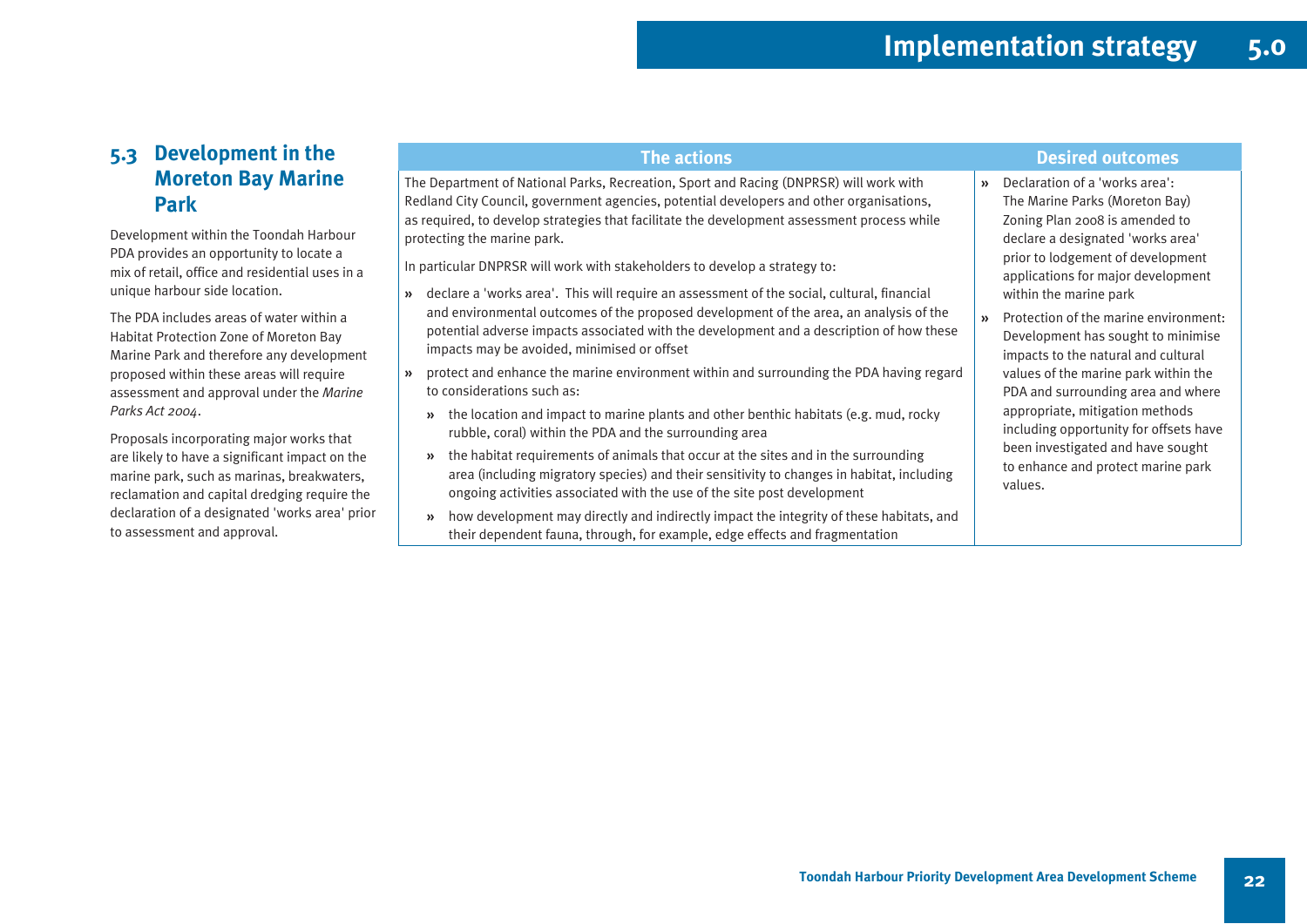# **5.4 Sustainability**

The Land use plan requires development to address sustainability which has been shown to lead to longer term reduced development and housing costs including ongoing living costs. Energy, transport, water and access to services are major cost burdens on all household budgets.

A key aspect of this is how development addresses sustainability which is also an important driver for economic development and development for community purposes. Ecological sustainability will be addressed in this PDA by setting goals for a range of long term sustainability aspirations.

The Land use plan is supported by guidelines which provide development standards to ensure the minimisation of adverse impacts on ecological processes and natural systems.

EDQ will work with Redland City Council, government agencies, developers, utility providers and other organisations to develop strategies that enhance the natural environment and ensure efficient use of resources including through the development of site Total Energy and Water Plans (addressing demand and supply side strategies):

Develop strategies for:

- **È** community education to promote the protection and enhancement of the natural environment
- **»** demand optimisation for water and energy efficiency and demand management strategies, including builder education
- $\lambda$ grid friendly local and or renewable generation that addresses peak demand
- **È** maximising water self containment
- **È** reducing, recycling and reusing demolition, construction and household waste
- **È** addressing urban heat island effect to ensure urban amenity and lower energy use in dwellings and buildings
- **È** continue providing and promoting access to public transport services.

# **The actions Desired outcomes**

Water: reduced potable water use by 20 per cent compared to regulatory requirements.

Community: reduced reliance on motor vehicles and increased walking, cycling and use of public transport as well as access to community facilities and safe and accessible buildings.

Biodiversity and ecosystems: development has sought to protect or enhance the health and sustainability of natural systems and encourage biodiversity and rehabilitation of degraded sites.

Waste: significant measures have been taken to reduce waste generation and reuse or recycle 60 per cent of construction and demolition waste.

Energy: reduced peak energy demand by greater than 30 per cent and reduced greenhouse gas production by greater than 20 per cent compared with minimum compliance.

Materials: environmentally responsible materials have been used to lower environmental impacts.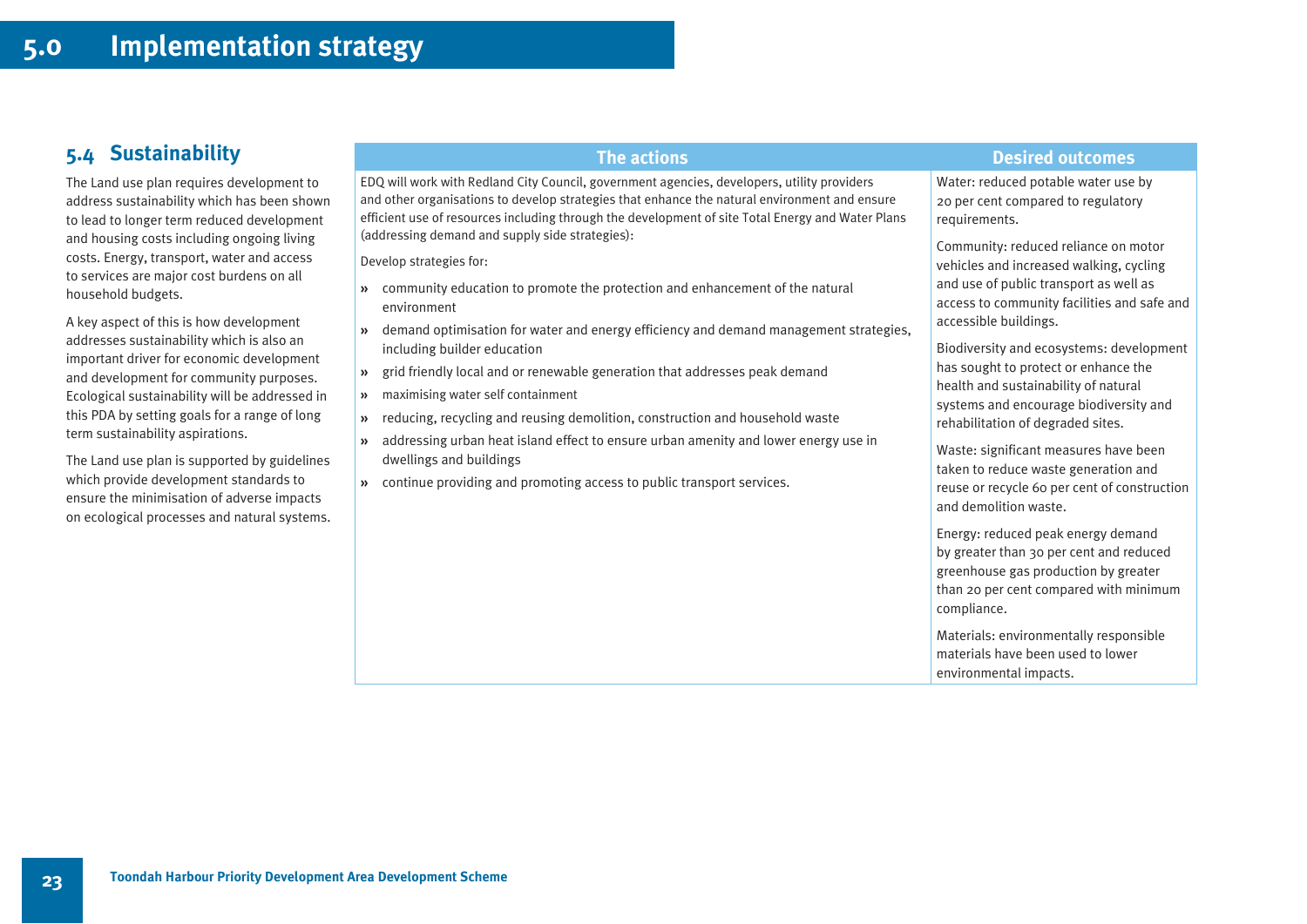# **Schedule 1: Exempt development**

| Development prescribed in Schedule 4 of the Sustainable Planning Regulation 2009, other than Table 2, item 2 and Table 5, item 14.               |
|--------------------------------------------------------------------------------------------------------------------------------------------------|
| <b>Building work</b>                                                                                                                             |
| Minor building and demolition work.                                                                                                              |
| Carrying out building work associated with a material change of use that is PDA exempt or self-assessable development.                           |
| Carrying out building work associated with an approved material change of use.                                                                   |
| <b>Material change of use of premises</b>                                                                                                        |
| Making a material change of use of premises for a Park.                                                                                          |
| <b>Reconfiguring a lot</b>                                                                                                                       |
| Subdivision involving road widening and truncations required as a condition of development approval.                                             |
| <b>Operational work</b>                                                                                                                          |
| Erecting no more than one (1) satellite dish on premises, where the satellite dish has no dimension greater than 1.8 metres.                     |
| Filling or excavation where:                                                                                                                     |
| (a) not exceeding $503$ in volume or                                                                                                             |
| (b) top dressing to a depth of less than 100 vertical millimetres from ground level.                                                             |
| Carrying out operational work if consistent with an approved Plan of Development (PoD).                                                          |
| Carrying out operational work associated with a material change of use that is PDA exempt development (excluding Park).                          |
| Carrying out operational work associated with an approved material change of use.                                                                |
| Carrying out operational work associated with an approved reconfiguration of a lot.                                                              |
| Carrying out operational work associated with the decontamination of land.                                                                       |
| Carrying out operational work that is clearing of vegetation:                                                                                    |
| (a) other than Significant vegetation, or                                                                                                        |
| (b) Significant vegetation where:                                                                                                                |
| the clearing is consistent with an approved PoD<br>$\lambda$                                                                                     |
| carried out by or on behalf of Redland City Council or a public sector entity, where the works being undertaken are authorised under a state law |
| in accordance with the conditions of a PDA development approval for a material change of use or reconfiguring a lot.<br>»                        |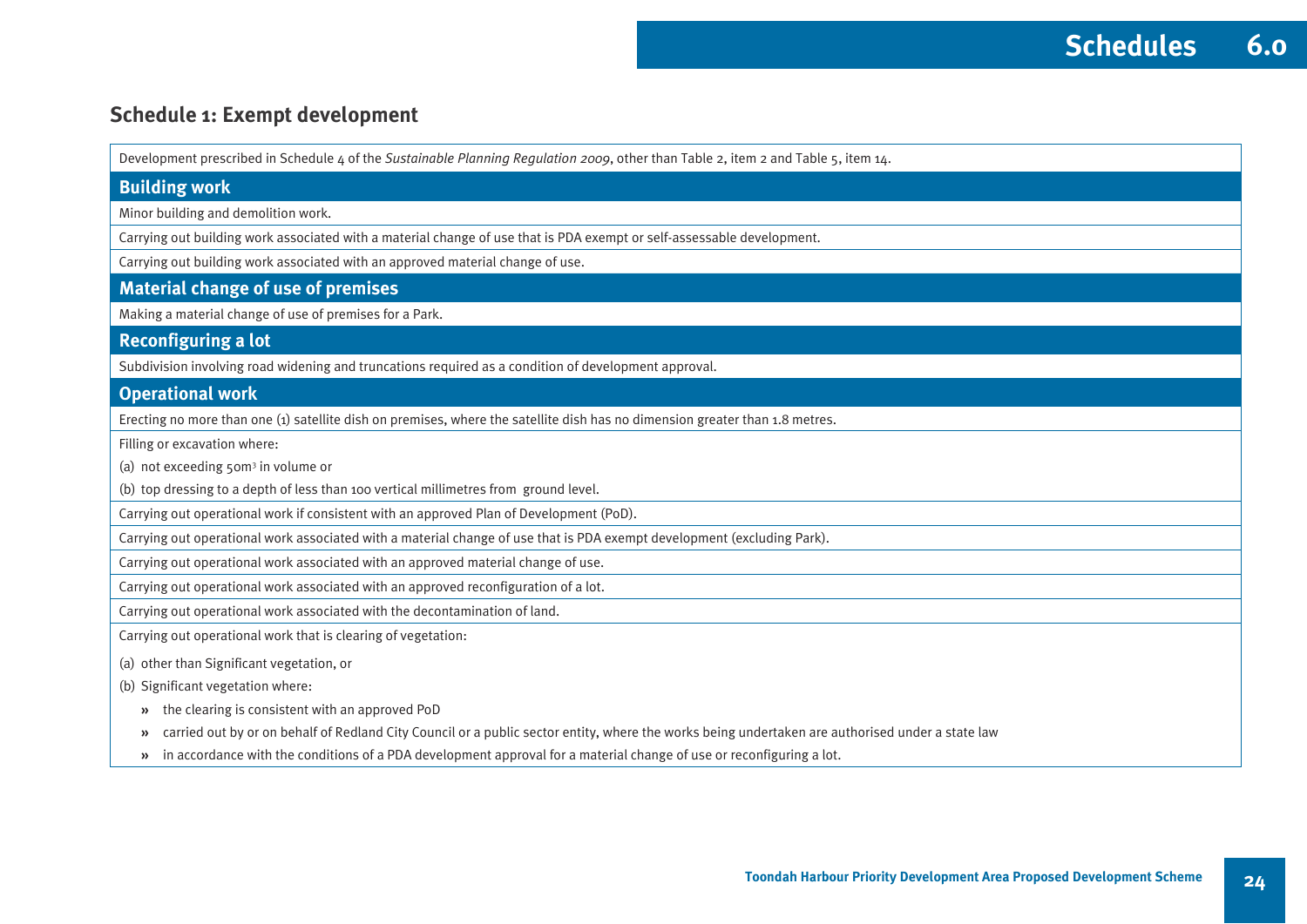#### **6.0Schedules**

Carrying out operational work that is the placing of advertising devices that:

- **»** do not exceed 5m<sup>2</sup> for office, industrial, recreational or entertainment use
- **»** are attached to a front fence or facade of a main building
- **»** do not project more than 150mm from front facade or front fence
- $\lambda$ are not illuminated
- $\lambda$ contain the name of business or operator, the use of premises, the contact details or name and address of building and
- **È** comprise no more than two signs.

**Plumbing or drainage work**

Carrying out plumbing or drainage work.

**All aspects of development**

Development undertaken for the purposes of public housing.

Development for the purposes of Community Infrastructure.

Development for a Home based business.

Development consistent with an approved PoD.

Development undertaken for the purposes of a dwelling house where extending or replacing an existing dwelling house, where complying with the acceptable solutions in the Queensland Development Code MP1.1- Design and siting standards for single detached housing and MP1.2 - Design and siting standards for single detached housing.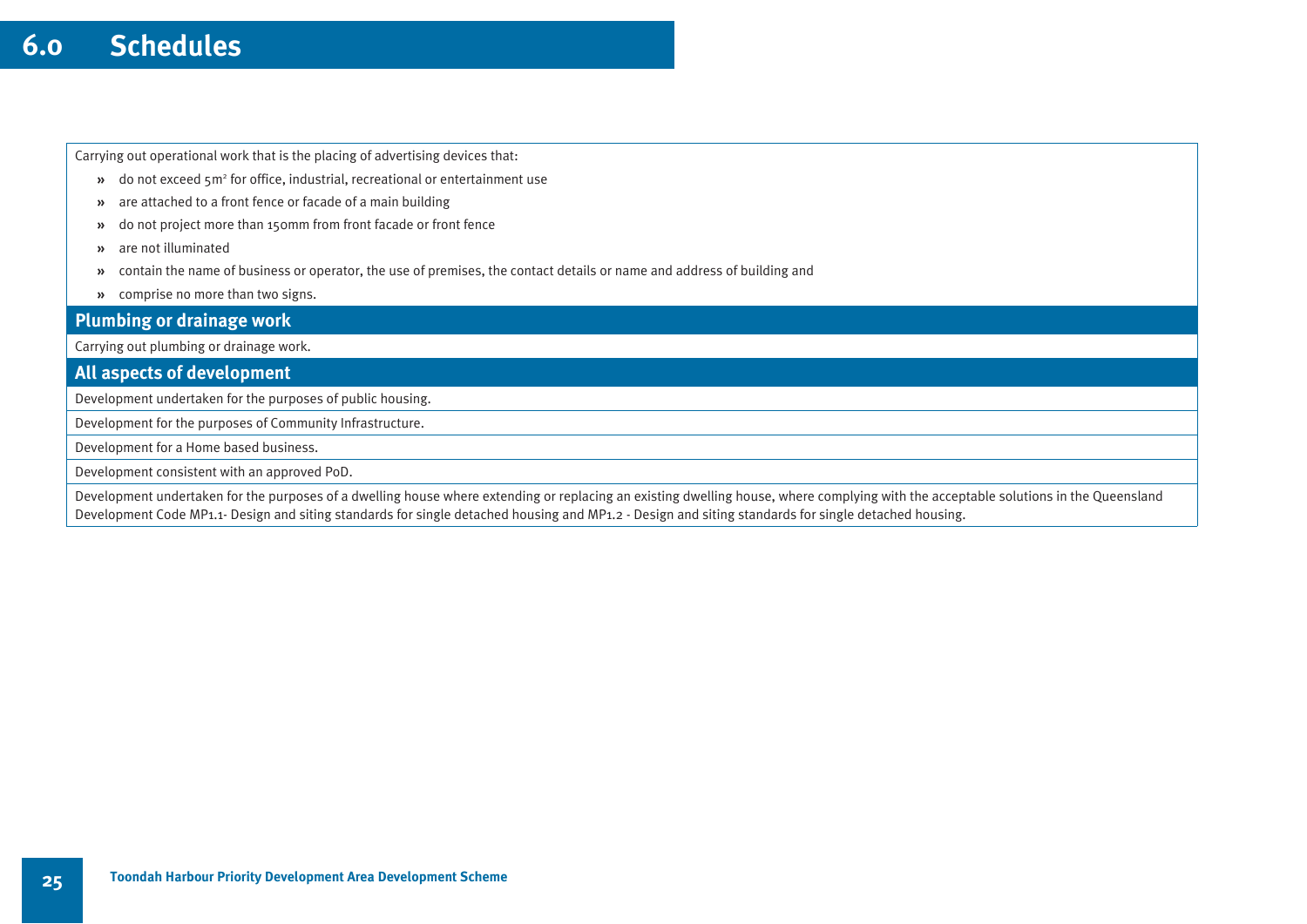# **Schedule 2: Definitions**

# **Use definitions**

# **Commercial use category**

# **Car park**

Premises used for parking vehicles where the parking is not ancillary to another use.

# **Hardware and trade supplies**

Premises used for the sale, display or hire of hardware and trade supplies including household fixtures, timber, tools, paint, wallpaper, plumbing supplies and the like.

# **Health care services**

Premises for medical, paramedical, alternative therapies and general health care and treatment of persons that involves no overnight accommodation.

# **Office**

Premises used for an administrative, secretarial or management service or the practice of a profession, where no goods or materials are made, sold or hired and where the principal activity provides for the following:

- **È** business or professional advice
- **È** service of foods that are not physically on the premises
- **»** office based administrative function of an organisation.

# **Sales office**

The temporary use of premises for displaying a land parcel or buildings that can be built for sale or can be won as a prize. The use may include a caravan or relocatable dwelling or structure.

# **Veterinary services**

Premises used for veterinary care, surgery and treatment of animals that may include provision for the short-term accommodation of the animals on the premises.

# **Industrial use category**

# **Extractive industry**

Premises used for the extraction and processing of extractive resources and associated activities, including their transportation to market.

# **High impact industry**

Premises used for industrial activities that include the manufacturing, producing, processing, repairing, altering, recycling, storing, distributing, transferring, treating of products and have one or more of the following attributes:

- **È** potential for significant impacts on sensitive land uses due to off site emissions including aerosol, fume, particle, smoke, odour and noise
- **È** potential for off site impacts in the event of fire, explosion or toxic release
- **È** generates high traffic flows in the context of the locality or the road network
- $\lambda$  generates a significant demand on the local infrastructure network
- **»** the use may involve night time and outdoor activities
- **È** on site controls are required for emissions and dangerous goods risks.

# **Landing**

A structure for mooring, launching, storage and retrieval of vessels where passengers embark and disembark.

Includes boat ramp, jetty or pontoon but does not include marina.

# **Low impact industry**

Premises used for industrial activities that include the manufacturing , producing, processing, repairing, altering, recycling, storing, distributing, transferring, treating of products and have one or more the following attributes:

- **È** negligible impacts on sensitive land uses due to off site emissions including aerosol, fume, particle, smoke, odour and noise
- **È** minimal traffic generation and heavyvehicle usage
- **È** demands imposed upon the local infrastructure network consistent with surrounding uses
- **»** the use generally operates during the day (e.g. 7am to 6pm)
- **È** off site impacts from storage of dangerous goods are negligible
- **»** the use is primarily undertaken indoors.

# **Marine industry**

Premises used for waterfront based marine industries involved in any activity relating to the manufacturing, storage, repair or servicing of vessels and maritime infrastructure.

The use may include the provision of fuel and disposal of waste. Includes boat building, boat storage and dry dock but does not include marina.

# **Medium impact industry**

Premises used for industrial activities that include the manufacturing, producing, processing, repairing, altering, recycling, storing, distributing, transferring, treating of products and have one or more of the following attributes:

- **È** potential for noticeable impacts on sensitive land uses due to off site emissions including aerosol, fume, particle, smoke, odour and noise
- **È** generates high traffic flows in the context of the locality or the road network
- **»** generates an elevated demand on the local infrastructure network
- **È** potential for offsite impacts in the event of fire, explosion or toxic release
- **È** on site controls are required for emissions and dangerous goods risks
- **»** the use is primarily undertaken indoors
- **È** evening or night activities are undertaken indoors and not outdoors.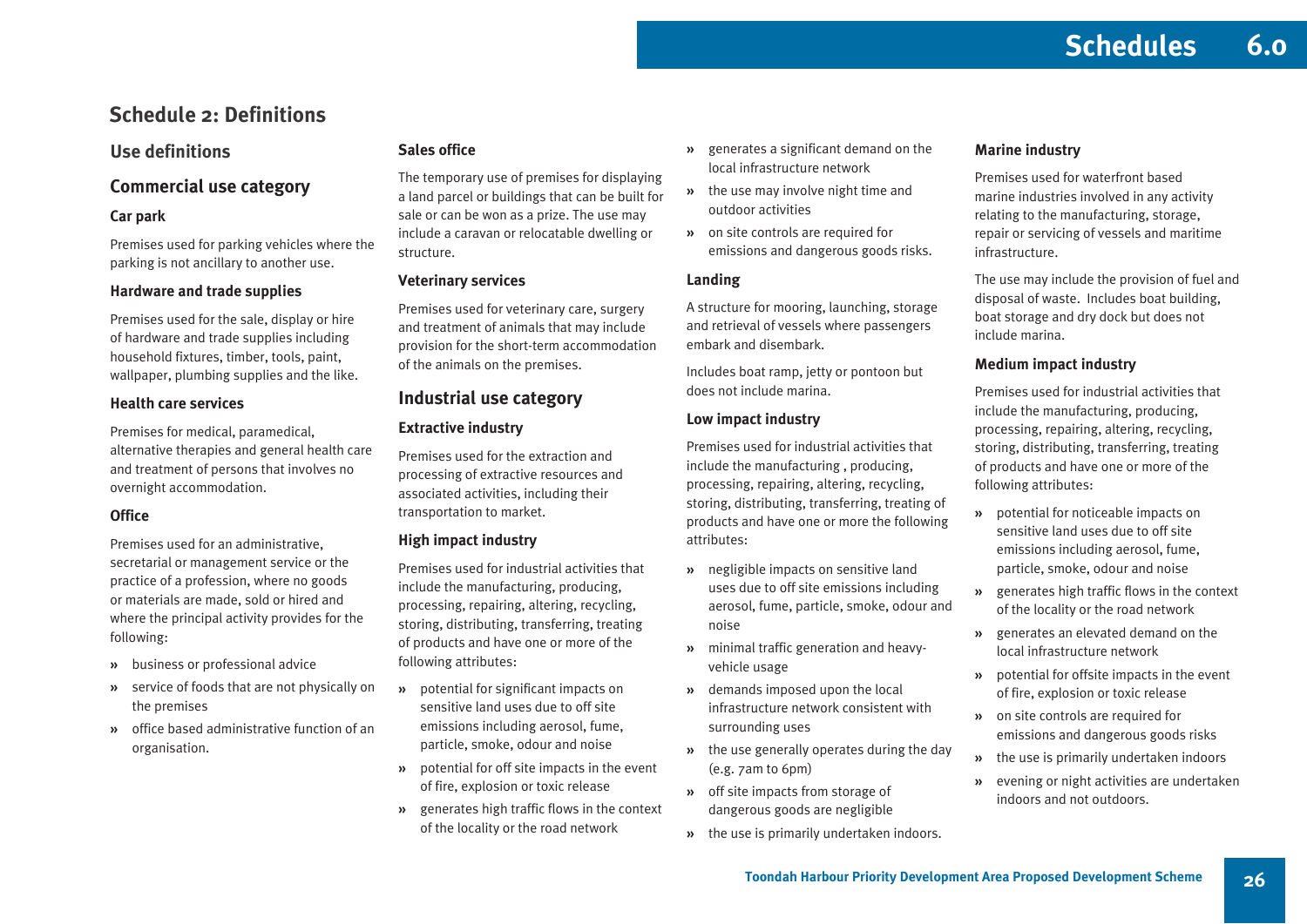#### **6.0Schedules**

#### **Noxious and hazardous industry**

Premises used for industrial activities that include the manufacturing, producing, processing, repairing, altering, recycling, storing, distributing, transferring, treating of products and have one or more of the following attributes:

- **È** potential for extreme impacts on sensitive land uses due to off site emissions including aerosol, fume, particle, smoke, odour and noise
- **È** potential for off site impacts in the event of fire, explosion or toxic release
- **È** on site controls are required for emissions and dangerous goods risks
- **È** the use generally involves night time and outdoor activities
- **»** the use may involve the storage and handling of large volumes of dangerous goods
- **È** requires significant separation from nonindustrial uses.

# **Port services**

Premises used for the following:

- **»** the arrival and departure of vessels;
- **È** the movement of passengers or goods on or off vessels;
- **È** any ancillary activities directly serving the needs of passengers and visitors or the housing, servicing, maintenance and repair of vessels.

Includes marina and ferry terminal but does not include landing.

# **Research and technology industry**

Premises used for innovative and emerging technological industries involved in research design, manufacture, assembly, testing, maintenance and storage of machinery, equipment and components.

This use may include emerging industries such as energy, aerospace, and biotechnology.

# **Service Industry**

Premises used for industrial activities that have no external air, noise or odour emissions from the site and can be suitably located with other non-industrial uses.

#### **Warehouse**

Premises used for the storage and distribution of goods, whether or not in a building, including self storage facilities or storage yards.

The use may include sale of goods by wholesale where ancillary to the storage. The use does not include retail sales from the premises.

# **Residential use category**

# **Caretaker's accommodation**

A dwelling provided for a caretaker of a nonresidential use on the same premises.

# **Community residence**

Any dwelling used for accommodation for a maximum of six persons who require assistance or support with daily living needs, share communal spaces and who may be unrelated. The use may include a resident support worker engaged or employed in the management of the residence.

# **Dual occupancy**

Premises containing two dwellings on one lot (whether or not attached) where the use is primarily residential.

# **Dwelling house**

A residential use of premises for one household which contains a single dwelling.

The use includes out-buildings and works normally associated with a dwelling and may include a secondary dwelling.

# **Dwelling unit**

A single dwelling within a premises containing non residential use(s).

# **Home based business**

A dwelling used for a business activity where subordinate to the residential use.

# **Hostel**

Premises used for the accommodation of more than one household where each resident:

- **È** has a right to occupy one or more rooms
- **E** does not have a right to occupy the whole of the premises in which the rooms are situated
- **È** does not occupy a self contained unit
- **È** shares communal rooms, or communal

facilities outside of the resident's room, with one or more of the other residents.

#### It may include:

- **È** rooms not in the same premises; or
- $\lambda$ provision of a food or other service; or
- $\lambda$  on site management or staff and associated accommodation.

This includes off-site student accommodation.

# **Multiple dwelling**

Premises which contains three or more dwellings where the use is primarily residential.

# **Relocatable home park**

Premises used for relocatable dwellings (whether they are permanently located or not) that provides long-term residential accommodation.

The use may include a manager's residence and office, food and drink outlet, kiosk, amenity buildings and the provision of recreation facilities for the exclusive use of residents.

# **Residential care facility**

A residential use of premises for supervised accommodation where the use includes medical and other support facilities for residents who cannot live independently and require regular nursing or personal care.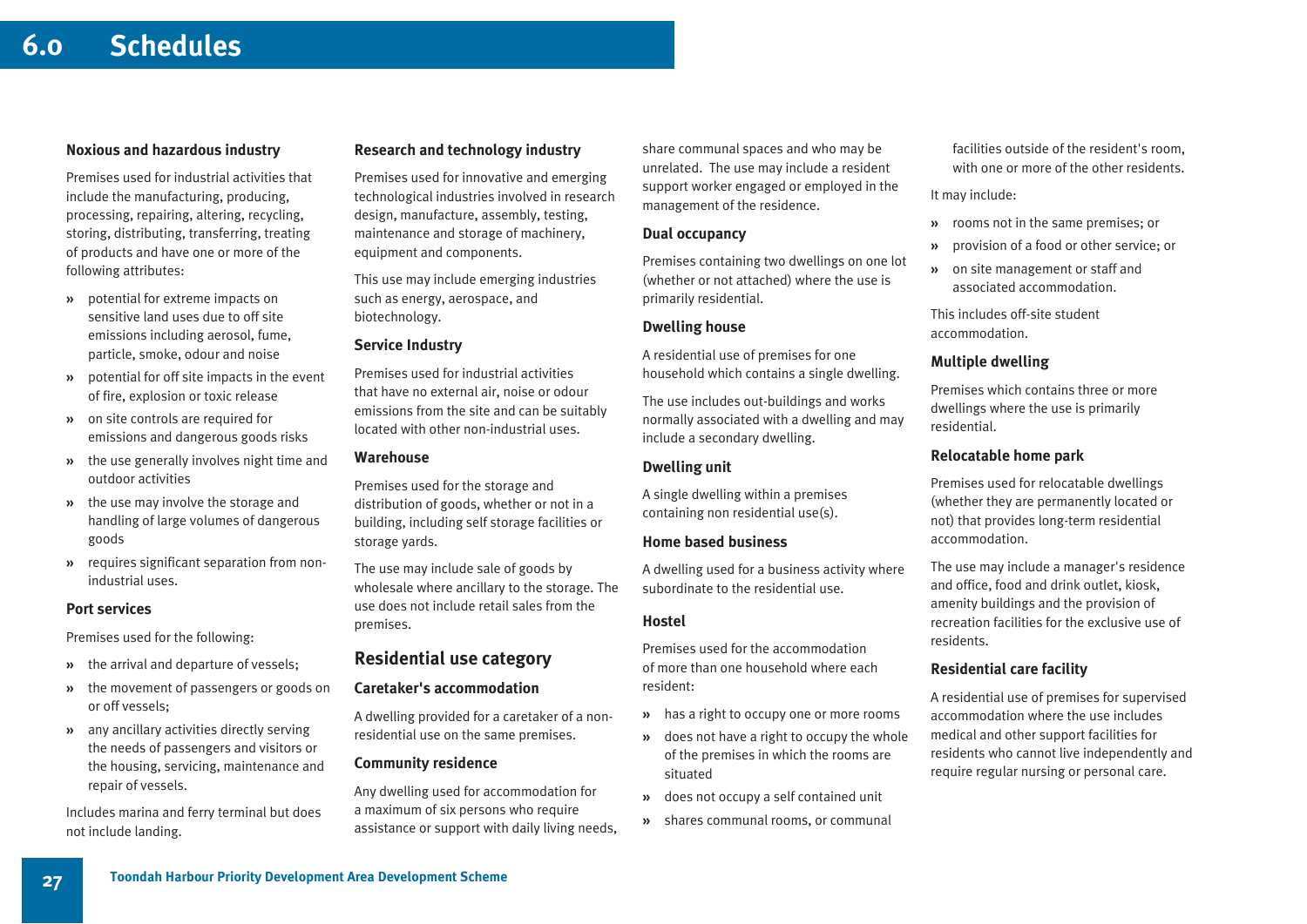# **Retirement facility**

A residential use of premises for an integrated community and specifically built and designed for older people. The use includes independent living units and may include services units where residents require some support with health care and daily living needs. The use may also include a manager's residence and office, food and drink outlet, amenity buildings, communal facilities and accommodation for staff.

# **Short term accommodation**

Premises used to provide short term accommodation for tourists or travellers for a temporary period of time (typically not exceeding three consecutive months) and may be self contained.

The use may include a manger's residence and office and the provision of recreation facilities for the exclusive use of visitors.

# **Tourist park**

Premises used to provide for accommodation in caravans, self contained cabins, tents and similar structures for the public for short term holiday purposes.

The use may include, where ancillary, a manager's residence and office, kiosk, amenity buildings, food and drink outlet, or the provision of recreation facilities for the use of occupants of the tourist park and their visitors, and accommodation for staff.

# **Retail use category**

# **Bulk landscape supplies**

Premises used for bulk storage and sales of landscaping and gardening supplies, which may include soil, gravel, potting mix and mulch, where the majority of materials sold from the premises are not in pre-packaged form.

# **Food and drink outlet**

Premises used for preparation and sale of food and drink to the public for consumption on or off the site. The use may include the ancillary sale of liquor for consumption on site.

# **Garden Centre**

Premises used primarily for the sale of plants and may include sale of gardening and landscape products and supplies where these are sold mainly in pre-packaged form. The use may include an ancillary food and drink outlet.

# **Market**

Premises used for the sale of goods to the public on a regular basis, where goods are primarily sold from temporary structures such as stalls, booths or trestle tables. The use may include entertainment provided for the enjoyment of customers.

# **Outdoor sales**

Premises used for the display, sale, hire or lease of products where the use is conducted wholly or predominantly outdoors and may

include construction, industrial or farm plant and equipment, vehicles, boats and caravans. The use may include ancillary repair or servicing activities and sale or fitting of accessories.

# **Service station**

Premises used for the sale of fuel including petrol, liquid petroleum, automotive distillate and alternate fuels.

The use may include, where ancillary, a shop, food and drink outlet, maintenance, repair servicing and washing of vehicles, the hire of trailers, and supply of compressed air.

# **Shop**

Premises used for the display, sale or hire of goods or the provision of personal services or betting to the public.

# **Shopping centre**

Premises comprising two or more individual tenancies that is comprised primarily of shops and which function as an integrated complex.

# **Showroom**

Premises used primarily for the sale of goods of a related product line that are of a size, shape or weight that requires:

- **»** a large area for handling, display or storage
- $\lambda$  direct vehicle access to the building by members of the public for loading and unloading items purchased or hired.

# **Rural use category**

# **Agricultural supply store**

Premises used for the sale of agricultural products and supplies including agricultural chemicals and fertilisers, seeds, bulk veterinary supplies, farm clothing, saddlery, animal feed and irrigation materials.

# **Animal husbandry**

Premises used for production of animals or animal products on either native or improved pastures or vegetation. The use includes ancillary yards, stables and temporary holding facilities and the repair and servicing of machinery.

# **Animal Keeping**

Premises used for boarding, breading or training of animals. The use may include ancillary temporary or permanent holding facilities on the same site and ancillary repair and servicing of machinery.

# **Cropping**

Premises used for growing plants or plant material for commercial purposes where dependant on the cultivation of soil.

The use includes harvesting and the storage and packing of produce and plants grown on the site and the ancillary repair and servicing of machinery used on the site.

# **Intensive animal industry**

Premises used for the intensive production of animals or animal products in an enclosure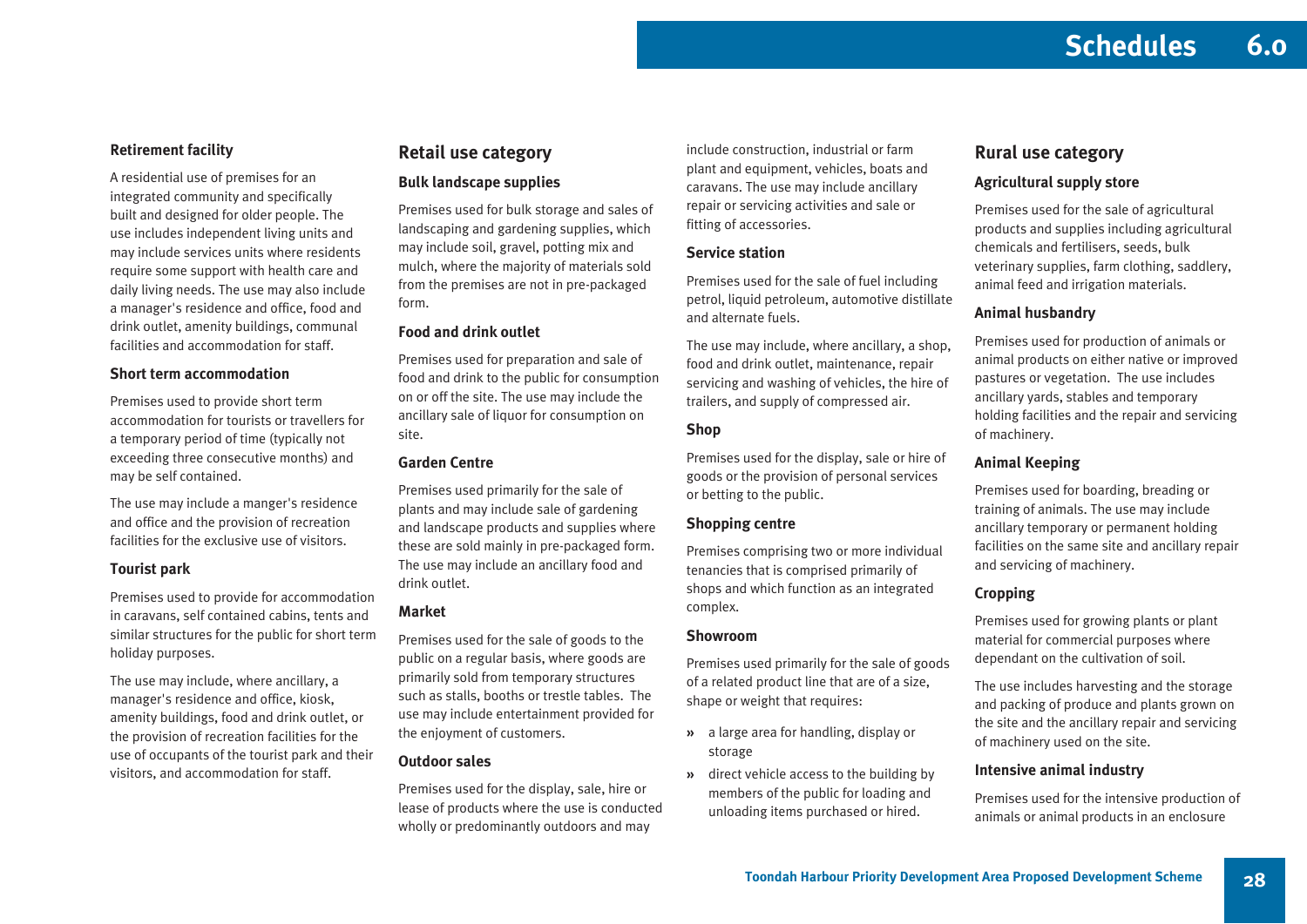#### **6.0Schedules**

that requires the provision of food and water either mechanically or by hand.

The use includes the ancillary storage and packing of feed and produce.

# **Intensive horticulture**

Premises used for the intensive production of plants or plant material on imported media and located within a building or structure or where outdoors, artificial lights or containers are used.

The use includes the storage and packing of produce and plants grown on the subject site.

# **Wholesale nursery**

Premises used for the sale of plants, but not to the general public, where the plants are grown on or adjacent to the site.

The use may include sale of gardening materials where these are ancillary to the primary use.

# **Service, community and other uses category**

# **Cemetery**

Premises used for the interment of bodies or ashes after death.

# **Child care centre**

Premises used for minding or care, but not residence of children.

# **Community care centre**

Premises used to provide social support where no accommodation is provided. Medical care may be provided but is ancillary to the primary use.

## **Community use**

Premises used for providing artistic, social or cultural facilities and community support services to the public and may include the ancillary preparation and provision of food and drink.

#### **Crematorium**

Premises used for the cremation or aquamation of bodies.

## **Educational establishment**

Premises used for training and instruction designed to impart knowledge and develop skills.

The use may include after school care for students or on-site student accommodation.

# **Emergency services**

Premises used by government bodies or community organisations to provide essential emergency services, disaster management services including management support facilities for the protection of persons, property and the environment.

#### **Funeral parlour**

Premises used to arrange and conduct funerals, memorial services and the like, but does not include burial or cremation.

## **Health care services**

Premises for medical, paramedical, alternative therapies and general health care and treatment of persons that involves no overnight accommodation.

# **Hospital**

Premises used for medical or surgical care or treatment of patients whether or not residing on the premises.

The use may include ancillary accommodation for employees and ancillary activities directly serving the needs of patients and visitors.

# **Place of worship**

Premises used by an organised group for worship and religious activities. The use may include ancillary facilities for social and educational activities.

# **Telecommunications facility**

Premises used for systems that carry communications by means of radio, including guided or unguided electromagnetic energy, whether such facility is manned or remotely controlled.

# **Utility installation**

Premises used to provide the public with the following services:

- **È** supply of water, hydraulic power, electricity or gas
- **»** sewerage, drainage or stormwater services
- **È** transport services including road, rail or water
- $\lambda$ waste management facilities
- **È** network infrastructure.

The use includes maintenance and storage depots and other facilities for the operation of the use.

# **Veterinary hospital**

Premises used for veterinary care, surgery and treatment of animals that may include provision for the short-term accommodation of the animals on the premises.

# **Sport, recreation and entertainment use category**

# **Club**

Premises used by persons associated for social, literary, political, sporting, athletic or other similar purposes for social interaction or entertainment. The use may include the ancillary preparation and services of food and drink.

# **Function facility**

Premises used for conducting receptions or functions which may include the preparation and provision of food and liquor for consumption on site.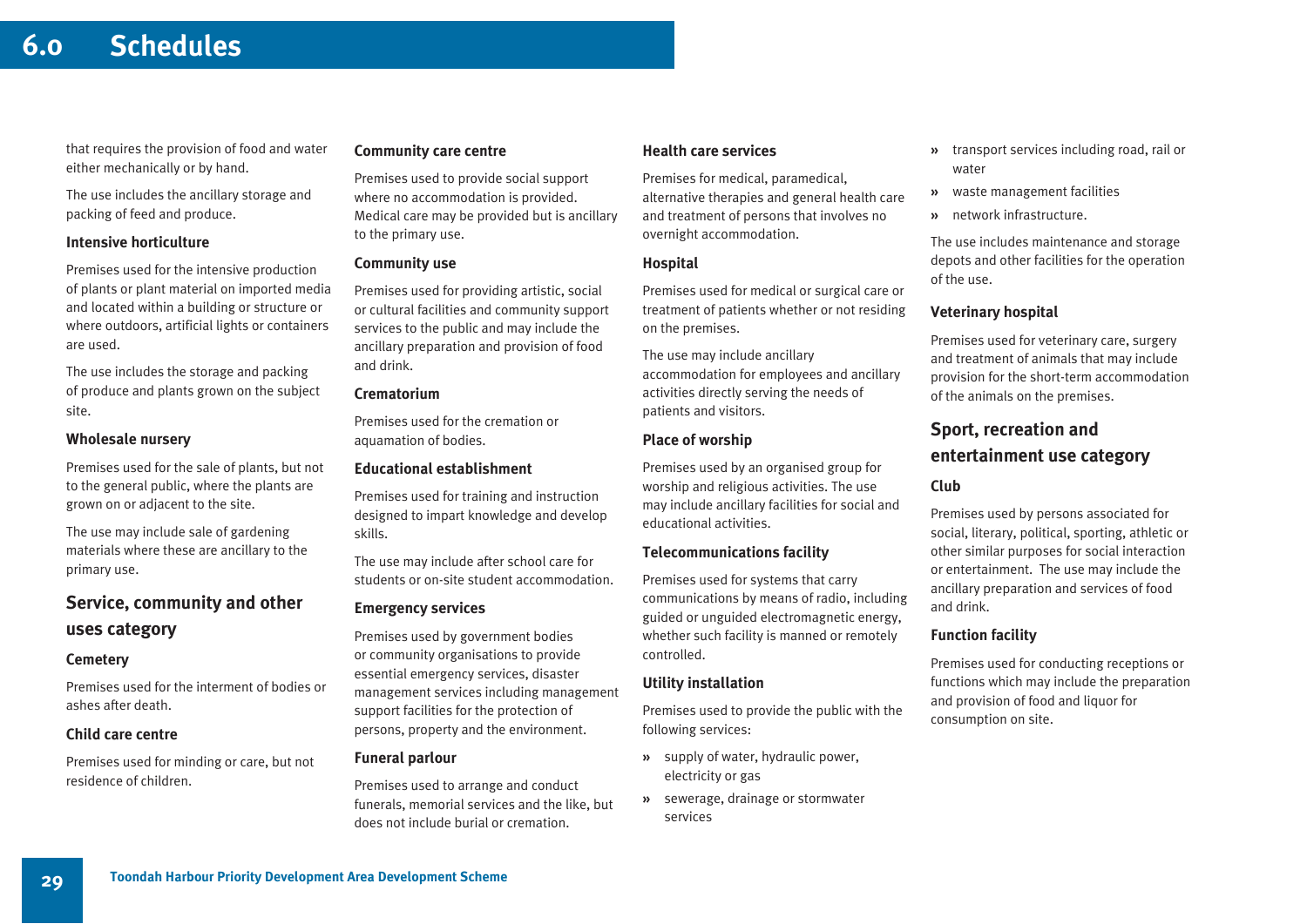# **Hotel**

Premises used primarily to sell liquor for consumption. The use may include short-term accommodation, dining and entertainment activities and entertainment facilities.

# **Indoor sport and recreation**

Premises used for leisure, sport or recreation conducted wholly or mainly indoors.

# **Nightclub**

Premises operating predominately during the night hours used to provide entertainment which may include cabaret, dancing and music. The use includes the sale of liquor and food consumption on site.

# **Outdoor sport and recreation**

Premises used for a recreation or sport activity that is carried on outside a building and which requires areas of open space and may include ancillary works necessary for safety and sustainability.

The use may include ancillary food and drink outlet(s) and the provision of ancillary facilities or amenities conducted indoors such as changing rooms and storage facilities.

# **Park**

Premises used by the public generally for free recreation and enjoyment, and may be used for community events.

Facilities may include children's playground equipment, informal sports fields and

ancillary vehicle parking and other public conveniences

# **Theatre**

Premises used for providing film, live entertainment or music to the public and may include provision of food and liquor for consumption on the site.

# **Tourist attraction**

Premises used for providing onsite entertainment, recreation or similar facilities for the general public.

The use may include provision of food and drink for consumption on site.

# **Other development**

# **Building work**

As defined in the *Economic Development Act 2012.* 

# **Filling or excavation**

Filling removal or importation of material to, from or within a lot that will change the ground level of the land.

# **Material change of use**

As defined in the *Economic Development Act 2012*.

# **Minor building work or demolition work**

An alteration, addition or extension to an existing building where the floor area including balconies is less than five per cent of the building or twenty-five square meters, whichever is lesser.

#### **Operational work**

As defined in the *Economic Development Act 2012*.

# **Reconfiguring a lot**

As defined in the *Economic Development Act 2012*.

# **Administrative definitions**

## **Accessible housing**

Housing in accordance with the applicable EDQ guideline.

#### **Affordable housing**

Housing that is appropriate to the needs of households with low to moderate incomes.

#### **Basement**

A storey substantially below ground level where the floor level of the level above projects no more than one metre above ground level.

## **Building**

As defined in the *Sustainable Planning Act 2009.* 

# **Building facade**

The facade of a building that fronts the street or other public space.

# **Building height**

The vertical distance between the ground level and the highest point of the building roof (apex) or parapet at any point but not including non-load bearing antenna, aerial, chimney, flagpole or the like.

# **Community Infrastructure**

Community infrastructure has the same meaning as the *Sustainable Planning Act 2009* (SPA) that is undertaken by, or on behalf of, the Minister.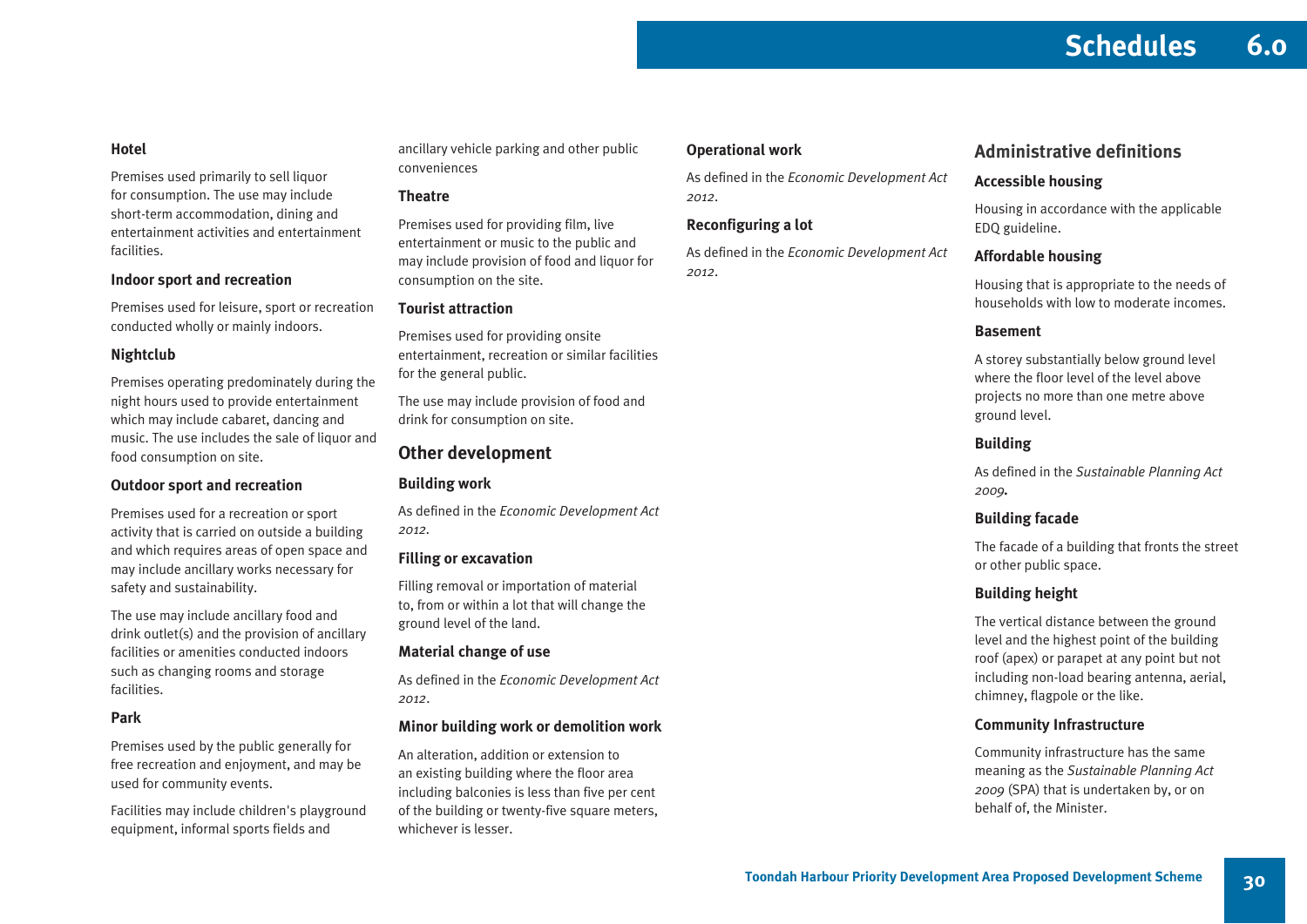#### **6.0Schedules**

In this section, Minister has the same meaning as SPA in Chapter 5.

# **Contaminated Land Register**

As defined in the *Environmental Protection Act 1994.*

# **Demolition work**

Work to demolish or dismantle systematically a structure, or a part of a structure, but does not include the systematic dismantling of:

- **È** a part of a structure for alteration, maintenance, remodelling or repair, or
- **È** formwork, falsework, scaffold or other construction designed or used to provide support, access or containment during construction work.

# **Development**

As defined in the *Economic Development Act 2012*.

# **Development scheme**

As defined in the *Economic Development Act 2012*.

# **Dwelling**

A building or part of a building used or capable of being used as a self contained residence which must include:

- **È** food preparation facilities
- $\lambda$ a bath or shower
- **E** a toilet and wash basin.

The term includes outbuildings, structures

and works normally associated with a dwelling.

# **Ecological sustainability**

As defined in the *Sustainable Planning Act 2009*.

# **Environmental Management Register**

As defined in the *Environmental Protection Act 1994*.

# **Environmentally relevant activities**

As defined in the *Environmental Protection Act 1994*.

# **Gross floor area (GFA)**

The total floor area of all storeys of the building, including any mezzanines, (measured from the outside of the external walls and the centre of any common walls of the building), other than areas used for:

- **»** building services; or
- **»** a ground floor public lobby; or
- **È** a public mall in a shopping complex; or
- **È** parking, loading or manoeuvring of vehicles, or
- **»** balconies, whether roofed or not.

# **Ground level**

The level of the natural ground, or, where the level of the natural ground has been changed, the level as lawfully changed.

# **Habitat values**

Those characteristics of an area that make it suitable as a habitat or refuge for indigenous plants and animals. These characteristics include the physical structure, nutrient and energy flows, condition and extent of habitat and the location of the area in relation to other habitats.

# **Mezzanine**

An intermediate floor within a room.

# **Net residential density**

Net residential density means the total number of dwellings divided by the combined area of residential lots, local parks, internal local roads and half the width of local roads bordering the site. Average net residential density means net residential density calculated for a whole neighbourhood.

# **Planning scheme**

The planning scheme applying to Redland City Council.

# **Plan of Development**

See section 3.2.9.

# **Plot ratio**

The ratio of gross floor area to the area of the site.

# **Premises**

As defined in the *Economic Development Act 2012*.

# **Private open space**

An outdoor space for the exclusive use of occupants of a building.

# **Public benefit**

Refers to an outcome that benefits the wider community rather than local, site specific or land ownership desires.

# **Public housing**

As defined in the *Sustainable Planning Act 2009.*

# **Public interest**

Refers to an outcome that benefits the wider community rather than local, site specific or land ownership desires.

# **Public realm**

Refers to spaces that are used by the general public, including streets, squares, plazas and parks.

# **Sensitive uses**

Means each of the following defined uses: child care centre, community care centre, community residence, dual occupancy, dwelling house, educational establishment, health care services, hospital, hostel, multiple dwellings, office, relocatable home park, residential care facility, retirement facility, short-term accommodation, tourist park.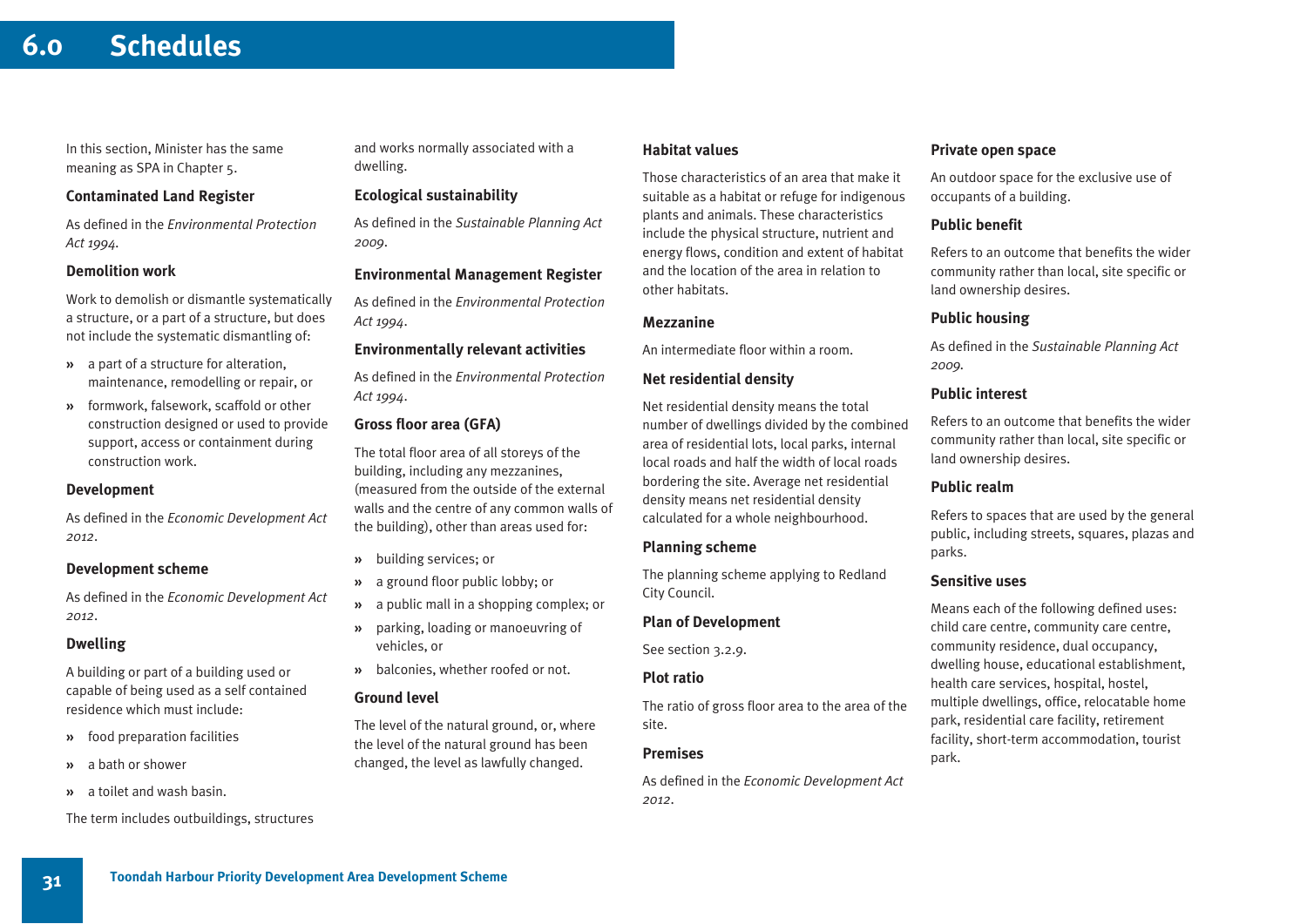# **Setback**

For a building or structure other than a swimming pool, the shortest distance measured horizontally from the wall or balustrade of a building or structure to the vertical projection of the boundary of the lot.

# **Significant vegetation**

Means all vegetation, except those listed as pest vegetation by State or local government, that is significant in its:

- **È** ecological value at local, state or national levels including vegetation mapped as endangered remnant vegetation on the regional ecosystem maps prepared under the *Vegetation Management Act* 1999 or vegetation mapped as a Matter of State Environmental Significance on the DSDIP State Planning Policy Interactive Mapping System
- **È** contribution to the preservation of natural landforms
- **È** contribution to the character of the landscape
- **È**cultural or historical value
- **»** amenity value to the general public.

Note: vegetation may be living or dead and the term includes their root precinct<sup>16</sup>.

#### **Site cover**

The proportion of the site covered by a building(s), structure(s) attached to the building(s) and carport(s), calculated to the outer most projections of the building(s) and is expressed as a percentage.

The term does not include"

- **È** any structure or part thereof included in a landscaped open space area such as a gazebo or shade structure;
- **»** basement car parking areas located wholly below ground level.

# **Site density**

Site density is the number of dwellings on a particular site area expressed as dwellings per hectare. It does not include roads, footpaths and public open space.

# **Storey**

A space within a building which is situated between one floor level and the floor level next above, or if there is no floor above, but not:

- **»** a space that contains only:
	- **È** a lift shaft, stairway or meter room; or
	- **È** a bathroom, shower room, laundry, water closet, or other sanitary compartment; or
	- **È** accommodation intended for not more than three vehicles; or a combination of the above;
	- **È** a mezzanine.

# **Urban Design**

Refers to the holistic design of urban environments, including the overall townscape, individual buildings, street networks, streetscapes, parks and other public spaces.

<sup>16</sup> The root precinct is described by the vertical projection of the foliage to a depth of 1 metre below the surface and including buttress roots on and above the soil surface.